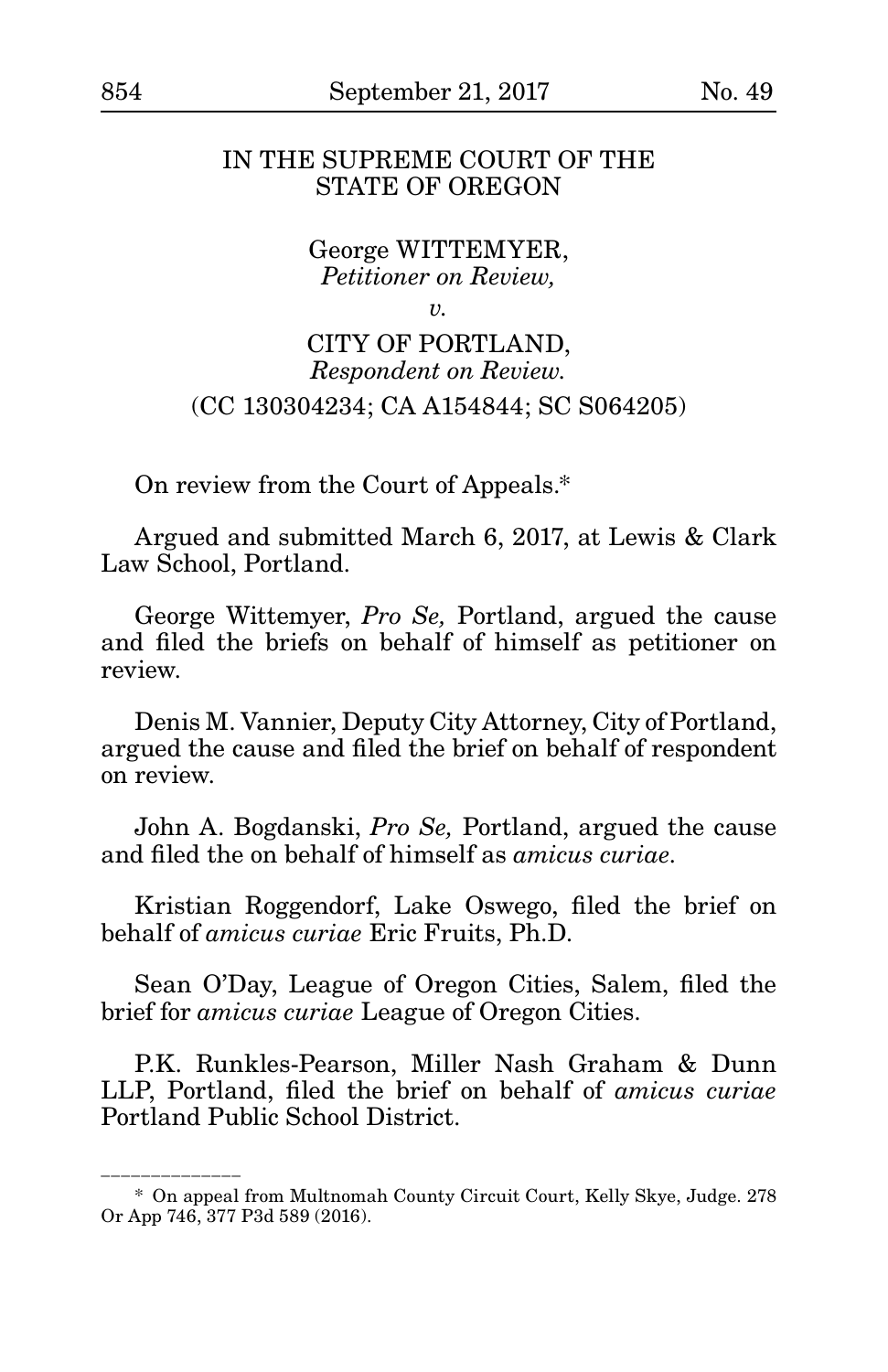Before Balmer, Chief Justice, and Kistler, Walters, Landau, Nakamoto, and Flynn, Justices.\*\*

LANDAU, J.

\_\_\_\_\_\_\_\_\_\_\_\_\_\_

The decision of the Court of Appeals and the limited judgment of the circuit court are affirmed.

<sup>\*\*</sup> Baldwin, J., retired March 31, 2017, and did not participate in the decision of this case. Brewer, J., retired June 30, 2017, and did not participate in the decision of this case. Duncan, J., did not participate in the consideration or decision of this case.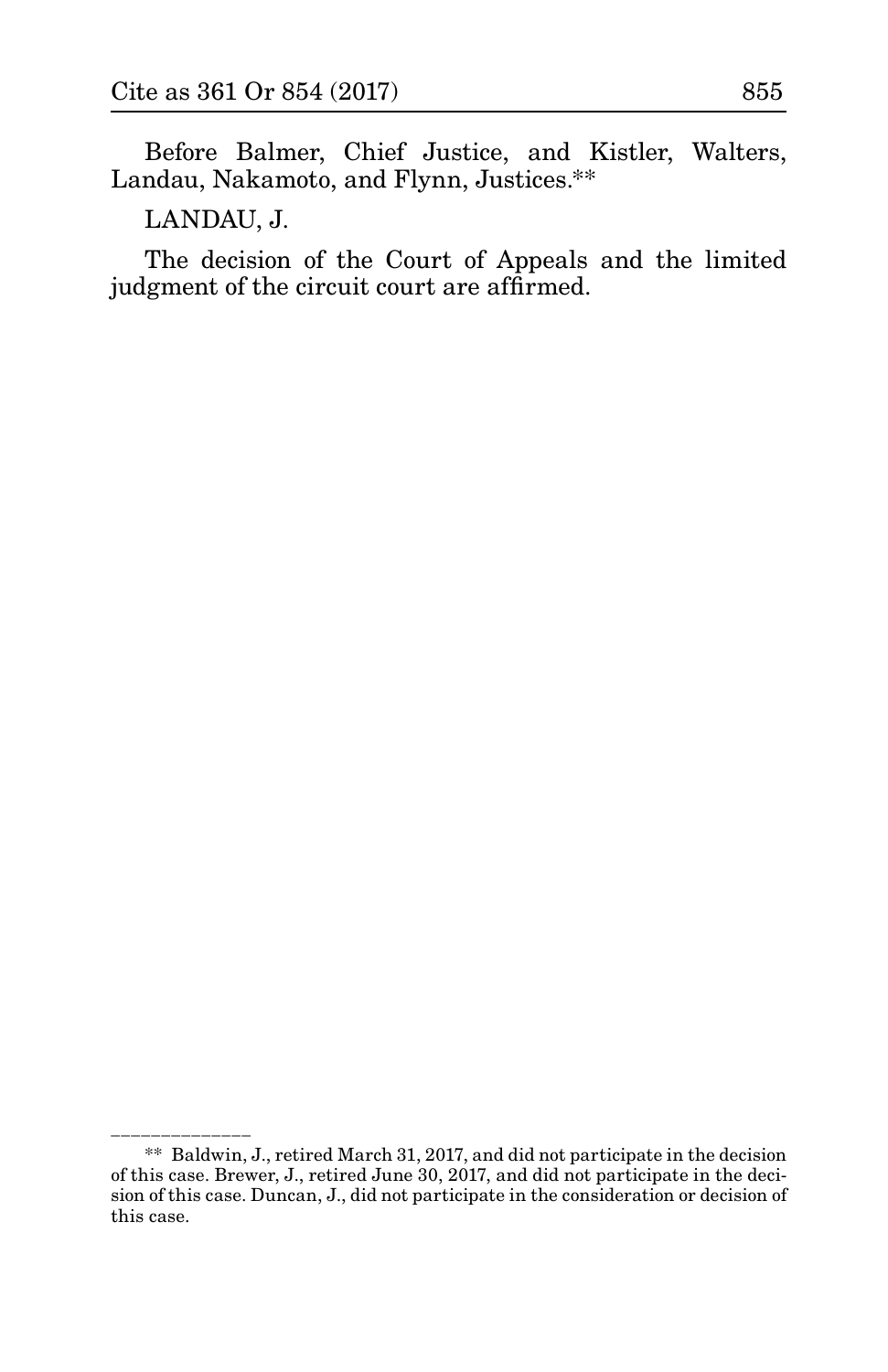### **LANDAU, J.**

The Portland City Code imposes a \$35 tax on each resident of the city who is at least 18 years old, has income of \$1,000 or more per year, and does not reside in a household that is at or below federal poverty guidelines. The funds generated by the tax are used to support public art and music education programs. Plaintiff, a city resident, argues that the "arts tax" violates Article IX, section 1a, of the Oregon Constitution, a provision adopted in 1910 that prohibits the imposition of a "poll or head tax." He asserts that the tax violates the state constitution because all who are subject to it are required to pay the same amount, without regard to their income. The City of Portland argues that its arts tax does not violate the state constitutional prohibition on poll or head taxes because the tax does take income into account: Those residents who earn less than \$1,000 per year or are within a household that is at or below federal poverty guidelines do not have to pay the tax at all.

We conclude that a tax that takes into account the income, property, or other resources of taxpayers is not a "poll or head tax" within the meaning of Article IX, section 1a. In this case, the City of Portland arts tax exempts certain residents based on their income and household resources. Thus, the tax does take income into account and, as a result, does not amount to a "poll or head tax" within the meaning of the state constitution.

### I. BACKGROUND

The relevant facts are few and undisputed. In 2012, the Portland City Council referred a proposed Arts Education and Access Income Tax to the Portland voters. According to the voters' pamphlet, the tax was intended to generate funding "to restore arts and music education" in public schools "by providing stable, long-term funding for certified arts and music teachers." Official Voters' Pamphlet, General Election, Nov 6, 2012, M-54. The voters passed the tax in the general election. After it took effect, the City Council amended it twice in ways that are not pertinent to the issues in this case.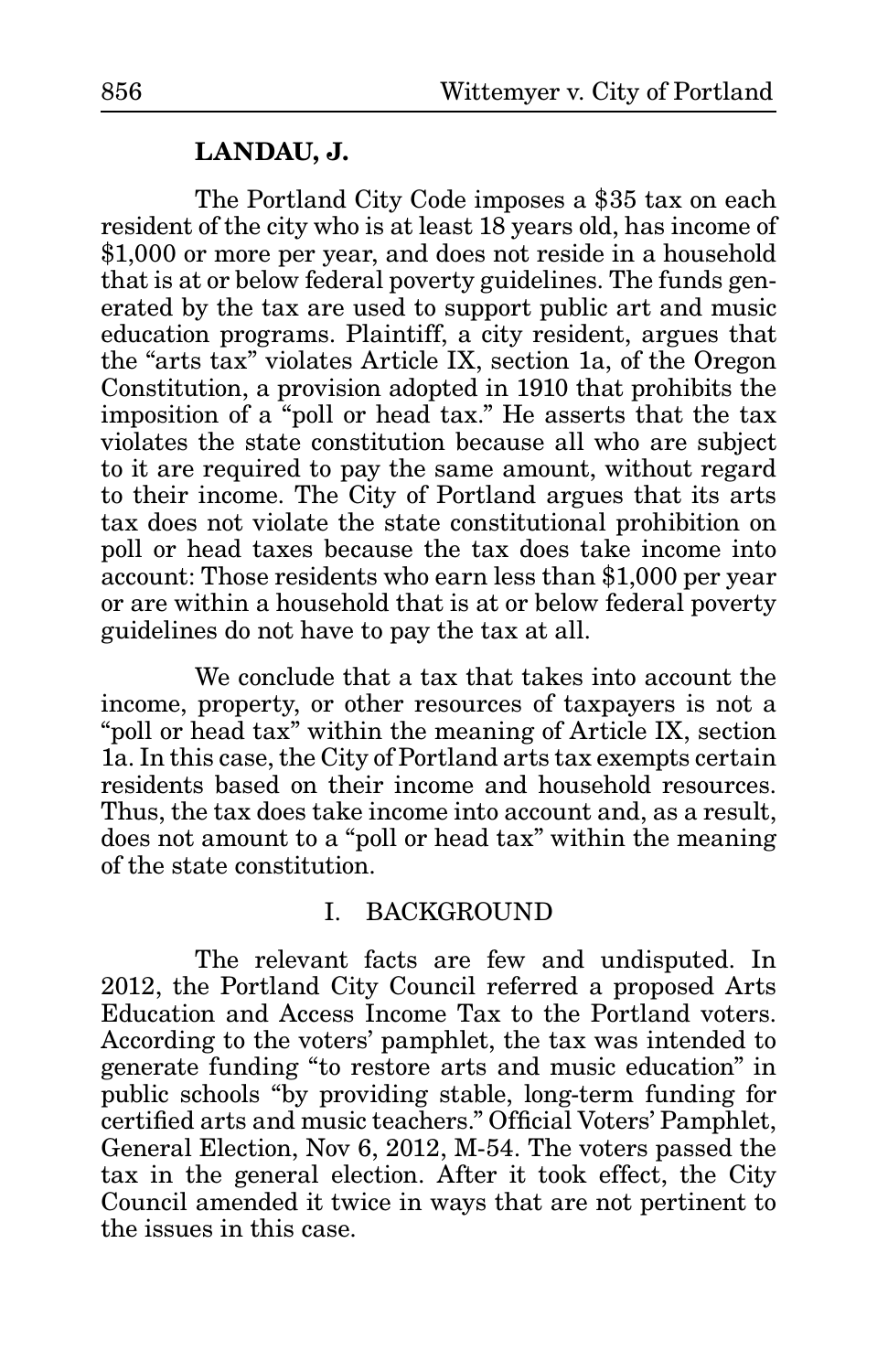The arts tax is now codified at Portland City Code (PCC) 5.73:

"A tax of \$35 is imposed on the income of each income-earning resident of the City of Portland, Oregon who is at least eighteen years old. No tax will be imposed on filer(s) within any household that is at or below the federal poverty guidelines established by the federal Department of Health and Human Services for that tax year."

PCC 5.73.020. Individuals with under \$1,000 in income are not considered "income-earning residents," meaning that they are not taxed. PCC 5.73.010(E).

The city adopted administrative rules to implement the arts tax. Those rules define what "income" includes and does not include within the meaning of the tax:

"A. 'Income' includes, but is not limited to, all income earned or received from any source. Examples of income include, but are not limited to, interest from individual or joint savings accounts or other interest bearing accounts, child support payments, alimony, unemployment assistance, disability income, sales of stocks and other property (even if sold at a loss), dividends, gross receipts from a business and wages as an employee. 'Income' does not include benefits payable under the federal old age and survivors insurance program or benefits under section 3(a), 4(a) or 4(f) of the federal Railroad Retirement Act of 1974, as amended, or their successors, or any other income a city or local municipality is prohibited from taxing pursuant to applicable state or federal law.

"1. Examples of income the city is prohibited from taxing include, but are not limited to, Social Security benefits, Public Employee Retirement (PERS) pension benefits, federal pension benefits (FERS) and income from US Treasury bill notes and bonds interest.

"2. Effective for tax years that begin on or after January 1, 2015, U.S. Department of Veterans Affairs (VA) disability benefits will not be considered taxable income for purposes of the Arts Tax."

Revenue Division, Arts Education and Access Income Tax Administrative Rules, https://www.portlandoregon.gov/ revenue/article/434547 (accessed Sept 12, 2017).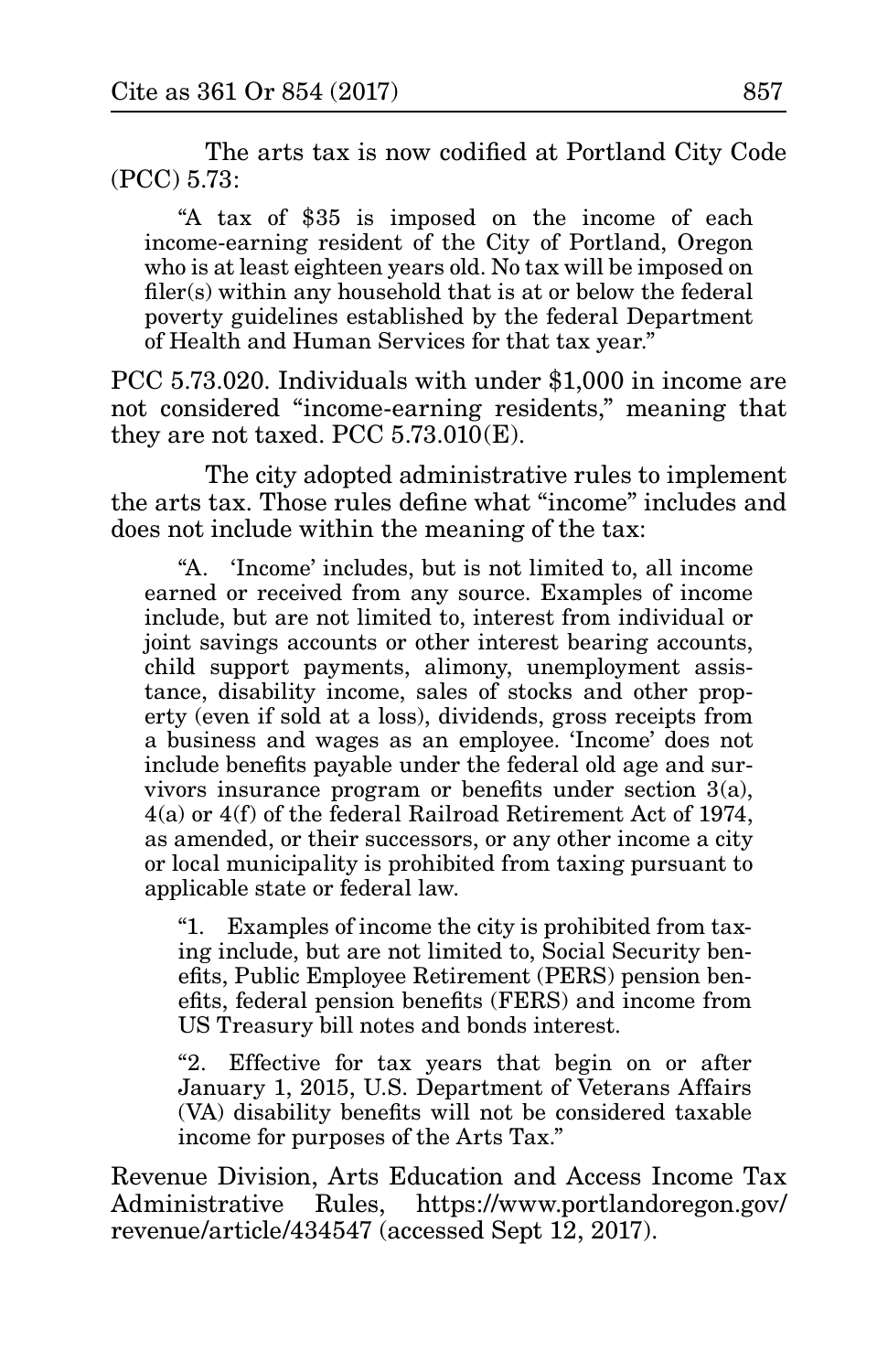Plaintiff is a resident of Portland who is subject to the arts tax. He filed a "Complaint for Disparate Treatment and Unconstitutional Taxation," which alleged three claims. Two of the claims concern a dispute between plaintiff and the city's Water Bureau; those claims are not at issue in this appeal. The third claim challenged the constitutionality of the city's arts tax under Article IX, section 1a, of the Oregon Constitution. Plaintiff alleged that the tax "fits perfectly the definition of a capitation or poll tax: 'a levy of a fixed amount on all persons, or a selected group of persons, within the taxing area, imposed without reference to property, income or activity.'" He asked the court to declare the arts tax unconstitutional and to enjoin the city from collecting it.

Both plaintiff and the City of Portland filed motions for summary judgment on the arts-tax claim. The trial court denied plaintiff's motion and granted the city's motion, explaining that the arts tax is not a prohibited poll or head tax, given that it takes into consideration the income of taxpayers:

"The Arts Tax is not a head or poll tax because it is not assessed per capita. In assessing the tax, the City considers persons' income in three distinct provisions: the tax applies only to (1) income exceeding \$1,000, (2) non-exempt income sources, and (3) income of individuals residing in households with income above the federal poverty guidelines. Taxpayers who are under the age of 18 are exempt from the tax. The practical effect of the tax is to tax income of certain City residents within a certain income range and is therefore not a poll or head tax."

The court entered a limited judgment dismissing plaintiff's arts-tax claim.

Plaintiff appealed, arguing that the trial court erred in concluding that the city's arts tax did not violate the state constitutional prohibition on the imposition of a poll or head tax and in dismissing his claim. The city responded that the trial court's decision was correct. The arts tax, argued the city, is not a prohibited poll or head tax because it is assessed only against income from certain sources that rises above a certain level and takes into account household resources.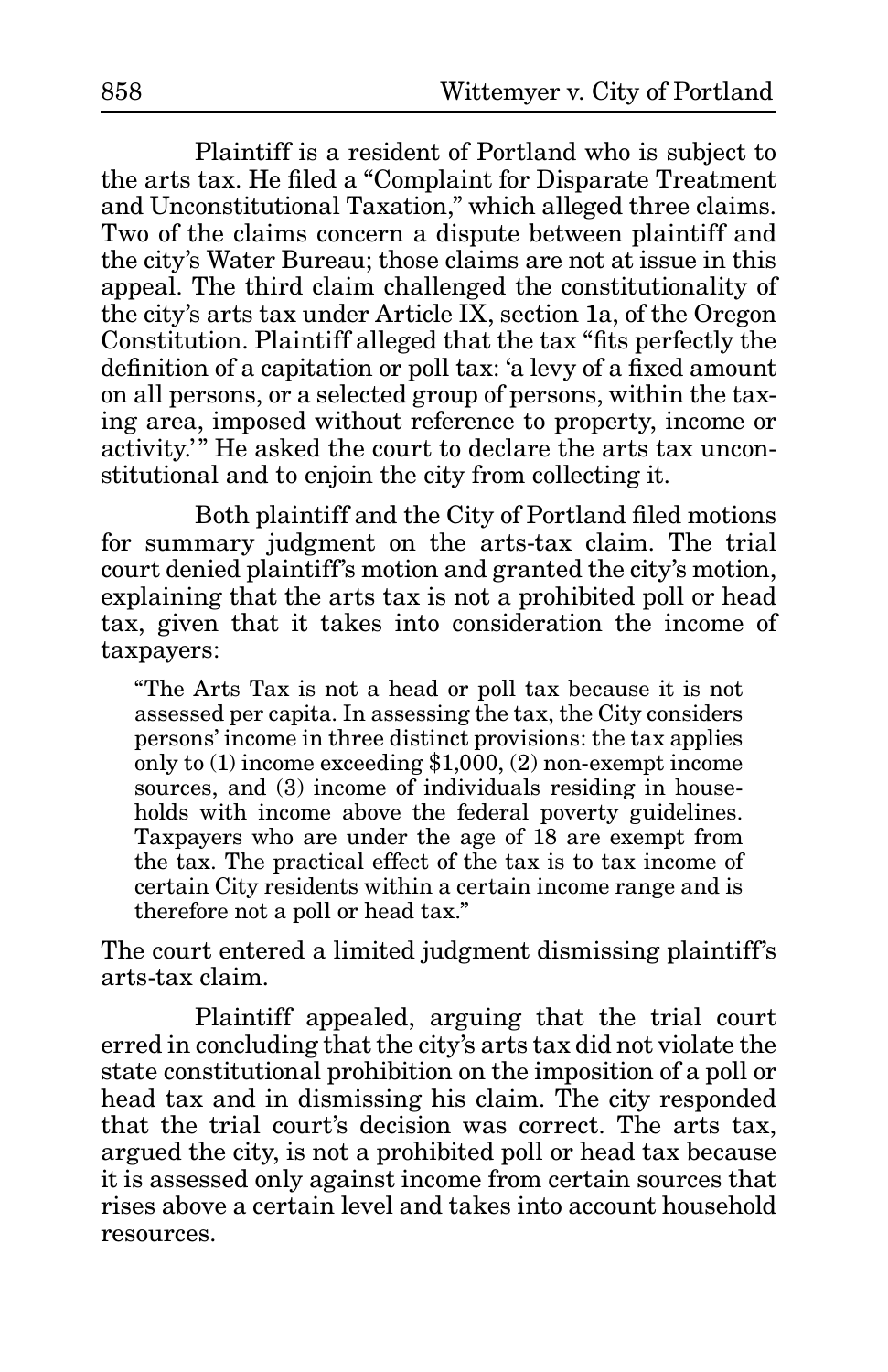The Court of Appeals affirmed the dismissal of plaintiff's arts tax claim. *[Wittemyer v. City of Portland](http://www.publications.ojd.state.or.us/docs/A154844.pdf)*, 278 Or App 746, 747, 377 P3d 589 (2016). The court reasoned that, by the time Article IX, section 1a, was adopted, the terms "poll tax" and "head tax" were commonly understood to refer to a very limited form of taxation that did not take income or resources into account in any way. The court explained that, at that time, "'poll or head tax' had a precise and particular meaning that did *not* include measures with exemptions based on the amount or source of individual or household income. Rather, 'poll or head' taxes were levied uniformly without financial exemption." *Id.* at 754-55 (emphasis in original). The court concluded that, because the Portland arts tax takes into account income and resources, it does not run afoul of the poll or head tax prohibition of Article IX, section 1a. *Id.*

## II. ANALYSIS

On review before this court, plaintiff reprises his contention that the city's arts tax violates Article IX, section 1a. According to plaintiff, the fact that the tax includes exemptions for persons of limited means is irrelevant to a determination whether the tax is a poll or head tax within the meaning of the state constitution. He notes that, throughout history, poll or head taxes have included such exemptions and not, as a result, lost their character as poll or head taxes. He cites as an example a road poll tax that the Oregon legislature imposed in 1893, which exempted all women and children, as well as males under 21 and over 50 years of age. He notes that, in spite of those exemptions, the legislature referred to the tax as a "road poll tax." In plaintiff's view, the existence of exemptions from taxation—for whatever reason—is beside the point; the controlling fact is whether the tax applies uniformly to all persons who are subject to the tax.

*Amicus curiae* Bogdanski similarly argues that the city's arts tax violates Article IX, section 1a, because "the amount of the tax is identical for all individuals who are required to pay it." *Amicus* Fruits adds to plaintiff's historical examples by noting that poll or head taxes have included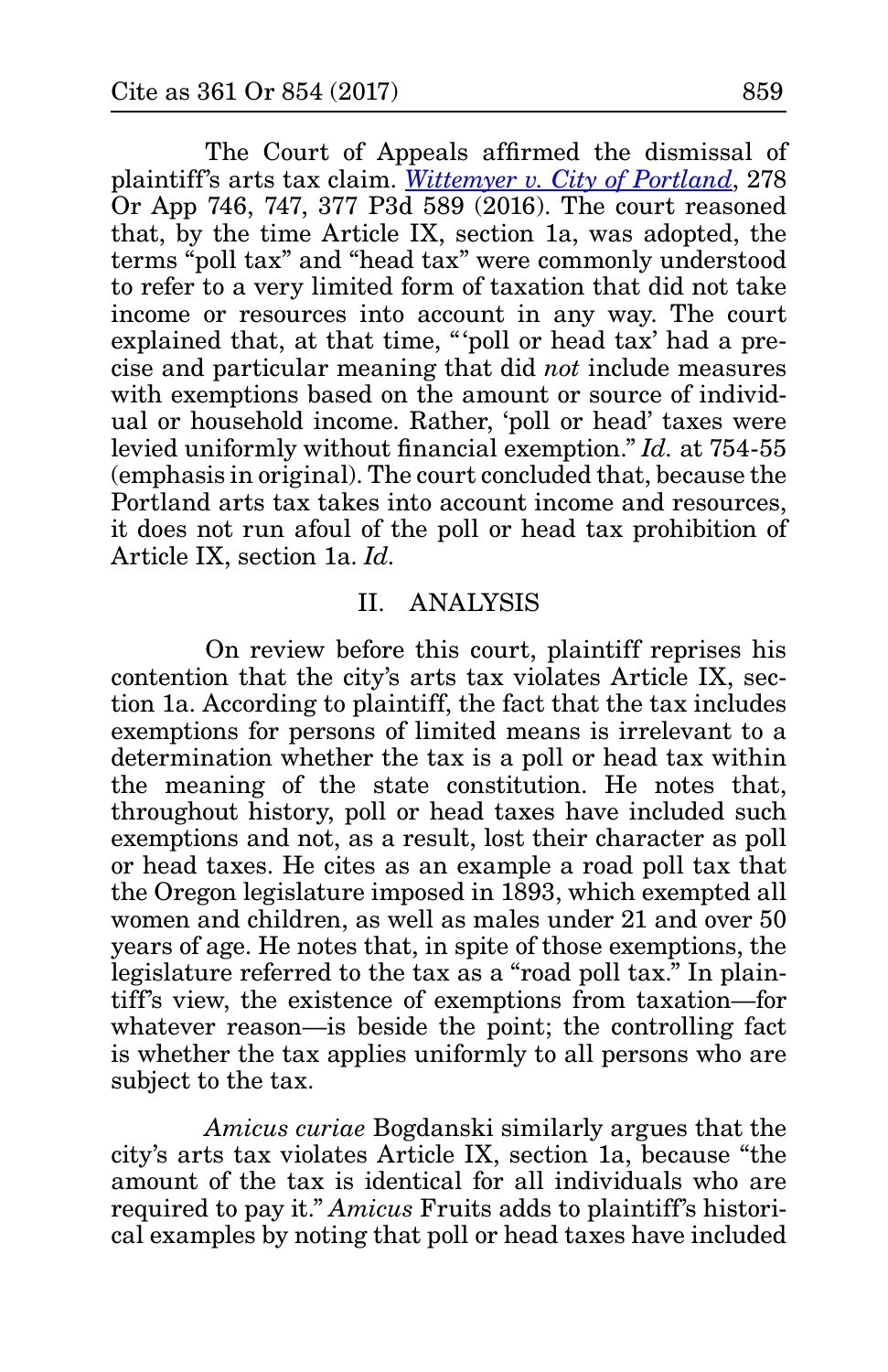exemptions based on income and not lost their character as poll or head taxes.

The city reprises its contention that its arts tax does not violate the state constitutional prohibition against levying poll or head taxes because the tax takes into account sources of income, level of income, and household resources. The city argues that early historical examples of flat taxes that included income-based exemptions were actually "capitation" taxes, which the city contends are not the same as poll or head taxes. According to the city, to constitute a poll or head tax, the tax must not take income or resources into account in any manner.

The parties' arguments present to us a question of constitutional interpretation: What does Article IX, section 1a, mean when it refers to a "poll or head tax"? We construe the Oregon Constitution in accordance with settled principles of interpretation, which require us to examine the text of the provision in dispute in its historical context, along with relevant cases interpreting it. *Priest v. Pearce*, 314 Or 411, 415-16, 840 P2d 65 (1992). In the case of constitutional amendments adopted by initiative, our analysis also includes "sources of information that were available to the voters" at the time the amendment was adopted, including the ballot title, information in the voters' pamphlet and contemporaneous news reports and editorials. *[State v.](http://www.publications.ojd.state.or.us/docs/S061846.pdf) [Sagdal](http://www.publications.ojd.state.or.us/docs/S061846.pdf)*, 356 Or 639, 642-43, 343 P3d 226 (2015). The goal is to "determine the meaning of the provision at issue most likely understood by those who adopted it." *[Couey v. Atkins](http://www.publications.ojd.state.or.us/docs/S061650.pdf)*, 357 Or 460, 490-91, 355 P3d 866 (2015). That analysis then provides the basis for identifying, "in light of the meaning understood by the framers, relevant underlying principles that may inform our application of the constitutional text to modern circumstances." *[State v. Davis](http://www.publications.ojd.state.or.us/docs/S058572.pdf)*, 350 Or 440, 446, 256 P3d 1075 (2011).

In this case, our analysis reveals that, at the time of the adoption of Article IX, section 1a, the phrase "poll or head tax" would have been understood to constitute a tax that applied uniformly on a per-person basis, but did not take into account income, property, or resources in any fashion, even in defining exemptions from the tax. Thus,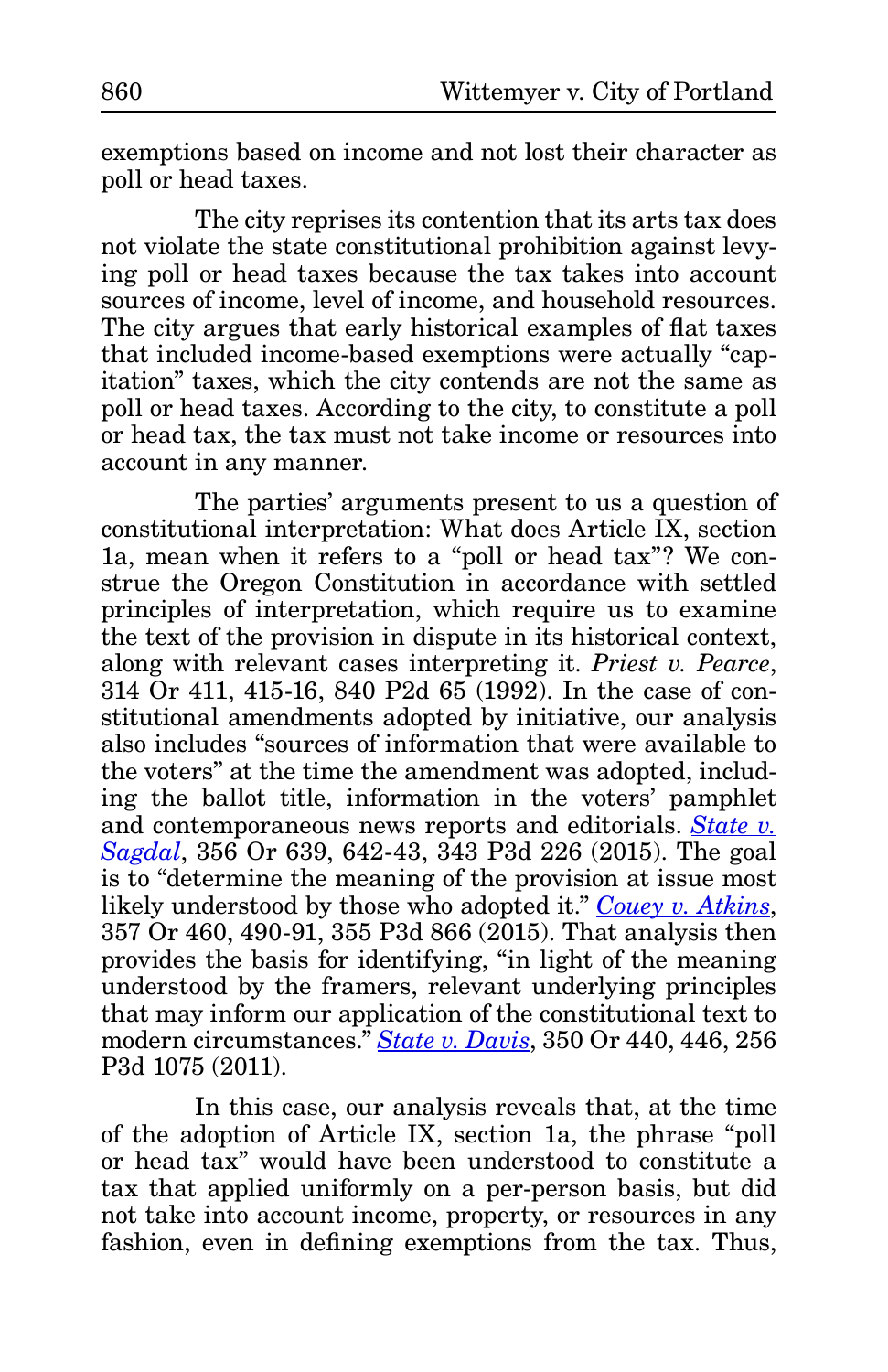an otherwise uniform tax that exempted certain individuals by income level would not have been regarded as a forbidden tax. At earlier times, the phrase may well have had a broader meaning, one that applied to any tax assessed uniformly on a per-person basis, regardless of the nature of exclusions. But beginning in the early to mid-nineteenth century, courts, commentators, and legislatures began to view the meaning of the term more narrowly. By the time that Oregon voters adopted the constitutional prohibition, the term was understood to apply only to a tax that did not take into account income, property, or other resources in any way.

## A. *Textual Analysis*

We begin with the text of Article IX, section 1a, which provides that "[n]o poll or head tax shall be levied or collected in Oregon." The constitution does not define what it means by the phrase "poll or head tax." When the constitution does not define its terms, we presume that those who adopted them intended or understood such terms to be given their ordinary meanings. *[State v. Lane](http://www.publications.ojd.state.or.us/docs/S062045.pdf)*, 357 Or 619, 624-25, 355 P3d 914 (2015). Contemporaneous dictionary definitions provide a helpful starting point in our determination of that ordinary meaning. *[Doe v. Corp. of Presiding Bishop](http://www.publications.ojd.state.or.us/docs/S058601.pdf)*, 352 Or 77, 90, 280 P3d 377 (2012).

As we have noted, Article IX, section 1a, was adopted by the voters in 1910. At that time, there was a well-understood meaning of what constituted a "poll" or "head" tax, words that were commonly used as synonymous with a "capitation" tax. Each of them referred to a tax on the head of each individual, without regard to income or property or other resources. The 1907 edition of *Webster's*, for example, defined a "poll tax" as "a tax levied by the head or poll; a capitation tax," and "capitation" as "[a] tax upon each head or person, without reference to property; a poll tax." *Webster's Int'l Dictionary* 214, 1108 (unabridged ed 1907).<sup>1</sup>

<sup>&</sup>lt;sup>1</sup> Interestingly, although nearly all contemporaneous dictionaries refer to a "poll tax" or a "capitation tax" as a tax levied on "the head," none of those dictionaries includes a separate entry for the term "head tax" itself. The 1907 edition of *Webster's* did include an entry for the term "head money," which it defined as "a capitation tax; a poll tax," and "head pence, a poll tax." *Webster's* at 676. The 1910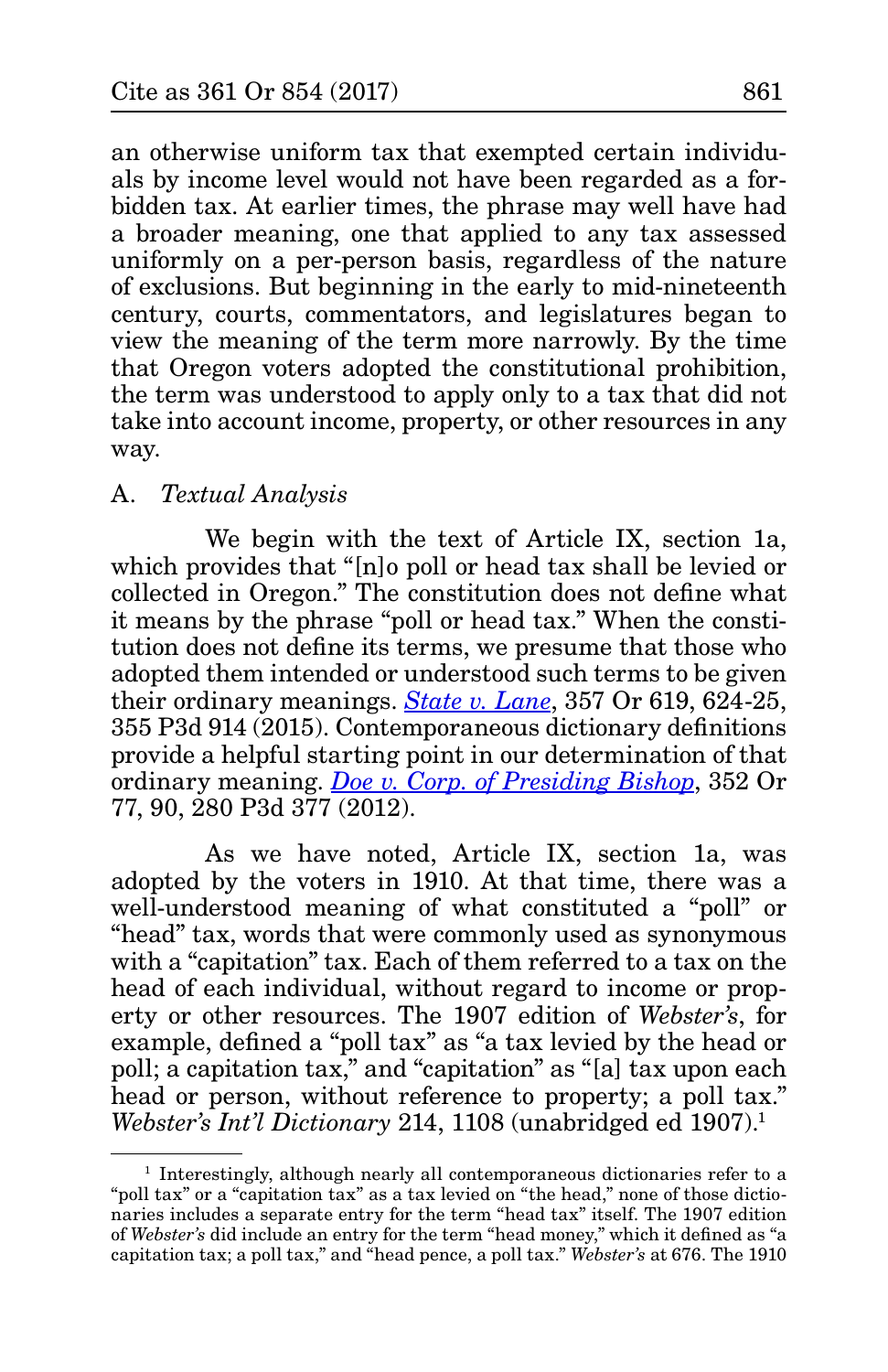Contemporaneous law dictionaries were to similar effect. The 1910 edition of Black's *Law Dictionary*, for example, defined poll tax as "[a] capitation tax; a tax of a specific sum levied upon each person within the jurisdiction of the taxing power and within a certain class (as, all males of a certain age, etc.) without reference to his property or lack of it." Henry Campbell Black, *A Law Dictionary* 911 (2d ed 1910). And it defined a "capitation tax" as "[o]ne which is levied upon the person simply, without any reference to his property, real or personal." *Id*. at 168. *Burrill's Law Dictionary* likewise stated that a poll tax is "[a] tax levied by the head or poll; a capitation tax," Alexander M. Burrill, 2 *A Law Dictionary and Glossary* 3088 (1871), while it defined a "capitation tax" as "[a] tax on the head or person; a poll-tax." Burrill, 1 *A Law Dictionary and Glossary* at 248. The 1897 edition of *Bouvier's Law Dictionary* defines a "poll tax" as "[a] capitation tax; a tax assessed on every head, *i.e.*, on every male of a certain age, etc., according to statute," John Bouvier, 2 *Bouvier's Law Dictionary* 696 (1897), and a "capitation tax" as "[a] poll tax." Bouvier, 1 *Bouvier's Law Dictionary* at 284. Other law dictionaries from the era define "poll tax" in similar fashion. *See, e.g.*, Benjamin Vaughn Abbott, 2 *Dictionary of Terms and Phrases Used in American or English Jurisprudence* 286 (1879) ("a tax of a specific sum upon each person, as distinguished from a tax on property"); Stewart Rapalje & Robert L. Lawrence, 2 *Dictionary of American and English Law* 973 (1883) ("[a] capitation tax"); William C. Anderson, *A Dictionary of Law* 784 (1893) ("[a] tax upon individual persons.").

Three observations are worth noting at this early juncture in our analysis. First, the term "poll tax" was not originally understood solely—or even primarily—to refer to a tax imposed as a condition of voting. Rather, the word "poll" originates from a Middle English word for "head." 12

edition of *Black's* likewise included an entry for "head money," which it defined as "a capitation or poll tax." *Black's* at 563. The use of the term "head tax" is apparently of more recent vintage than its synonyms "poll tax" and "capitation tax." The earliest reference to a "head tax" in American case law, for example, is *Lin Sing v. Washburn*, 20 Cal 534, 550 (1862) ("[C]an a direct head-tax be levied on one man and not on another?").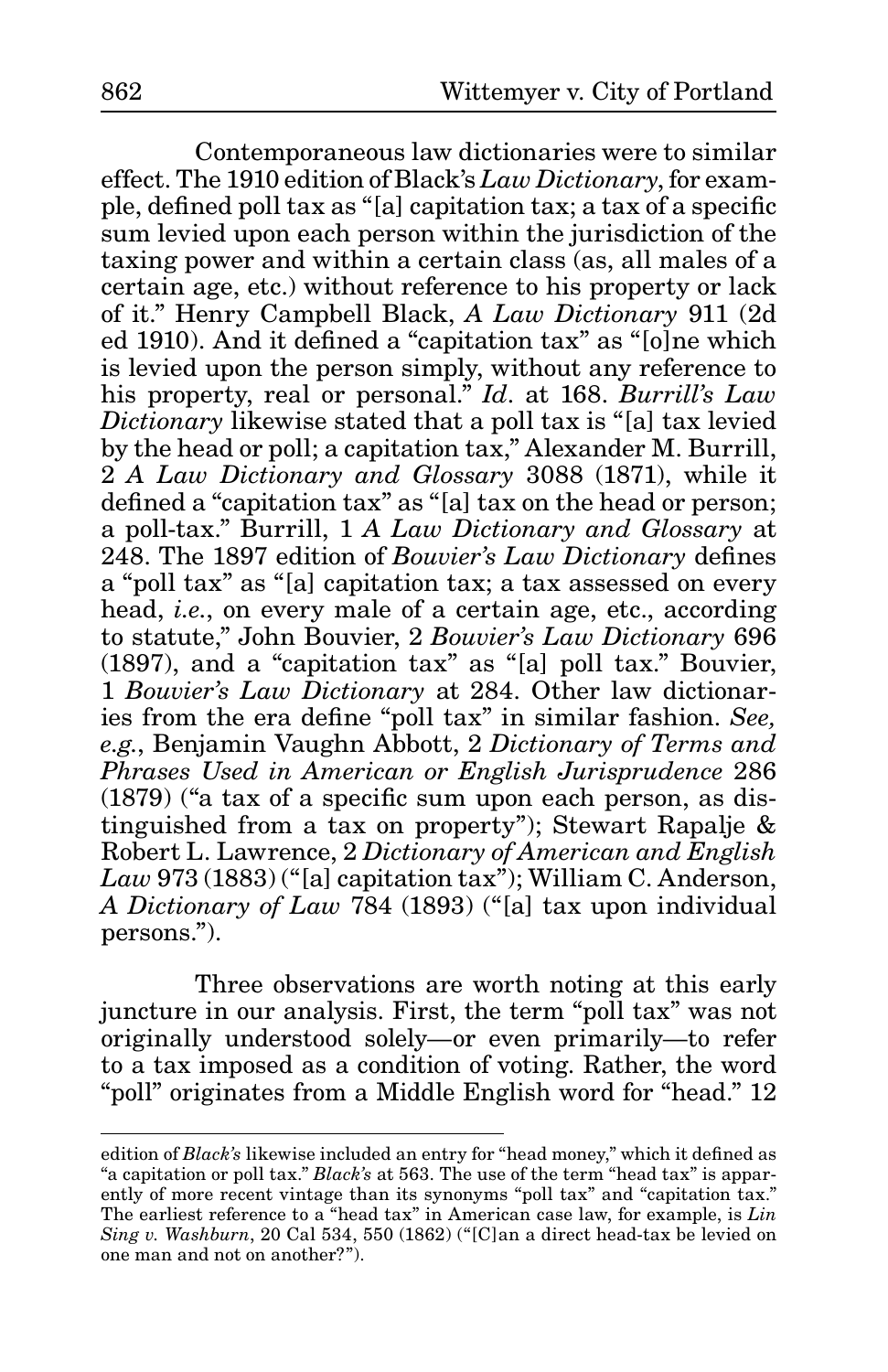*The Oxford English Dictionary* 37 (2d ed 1989). And a "poll tax" was simply a tax on each head. *See generally* Brian Sawers, *The Poll Tax Before Jim Crow*, 57 Am J Legal Hist 166 (2017). In fact, poll taxes were imposed long before ordinary people could vote.2 In the United States, payment of a poll tax was sometimes made a condition of voting, and that practice later came to predominate colloquial understanding of the term. *See generally* David Schultz & Sarah Clark, *Wealth v. Democracy: The Unfulfilled Promise of the Twenty-Fourth Amendment*, 29 Quinnipiac L Rev 375, 378 (2011) ("A poll tax in the United States has come to be understood as some fee paid by an individual as a prerequisite to being allowed to vote.").3 But there is no evidence that, at the time the voters adopted Article IX, section 1a, of the Oregon Constitution, the ordinary meaning of the term was limited to that use.

Second, the words "poll" and "head" were used interchangeably in reference to taxation. It is true that this court often relies on a presumption that when the people or legislatures used different words, they intended those words to have different meanings; application of that presumption would suggest that "poll" taxes are somehow distinct from "head" taxes. *See, e.g.*, *Monaghan v. School Dist. No. 1, Clackamas County*, 211 Or 360, 366-67, 315 P2d 797 (1957) ("In construing the organic law, the presumption and legal intendment are that every word, clause, and sentence therein have been inserted for some useful purpose."); *[Baker](http://www.publications.ojd.state.or.us/docs/S062571.pdf) [v. Croslin](http://www.publications.ojd.state.or.us/docs/S062571.pdf)*, 359 Or 147, 157, 376 P3d 267 (2016) (alternative

<sup>&</sup>lt;sup>2</sup> The use of the term "polling" to refer to voting comes from the same Middle English word for head and refers to the practice of counting heads to determine the number of votes. 12 *The Oxford English Dictionary* at 37.

<sup>&</sup>lt;sup>3</sup> In the late eighteenth century, states imposed the payment of a poll tax as a condition of voting as a matter of election reform—that is, broadening the franchise from earlier requirements that conditioned the right to vote on the ownership of a specified quantity of property. In the early nineteenth century, a number of states abandoned even the poll tax and adopted "universal"—that is, universal white male—suffrage. After the Civil War, however, some states revived the practice of conditioning the right to vote on the payment of a poll tax as a means of preventing newly freed slaves from voting. *See generally* Schultz & Clark, 29 Quinnipiac L Rev at 382-93. The practice was ultimately prohibited by the ratification of the Twenty-Fourth Amendment to the United States Constitution, at least as to federal elections. *See generally* Alexander Keyssar, *The Right to Vote: The Contested History of Democracy in the United States* 269- 71 (2000).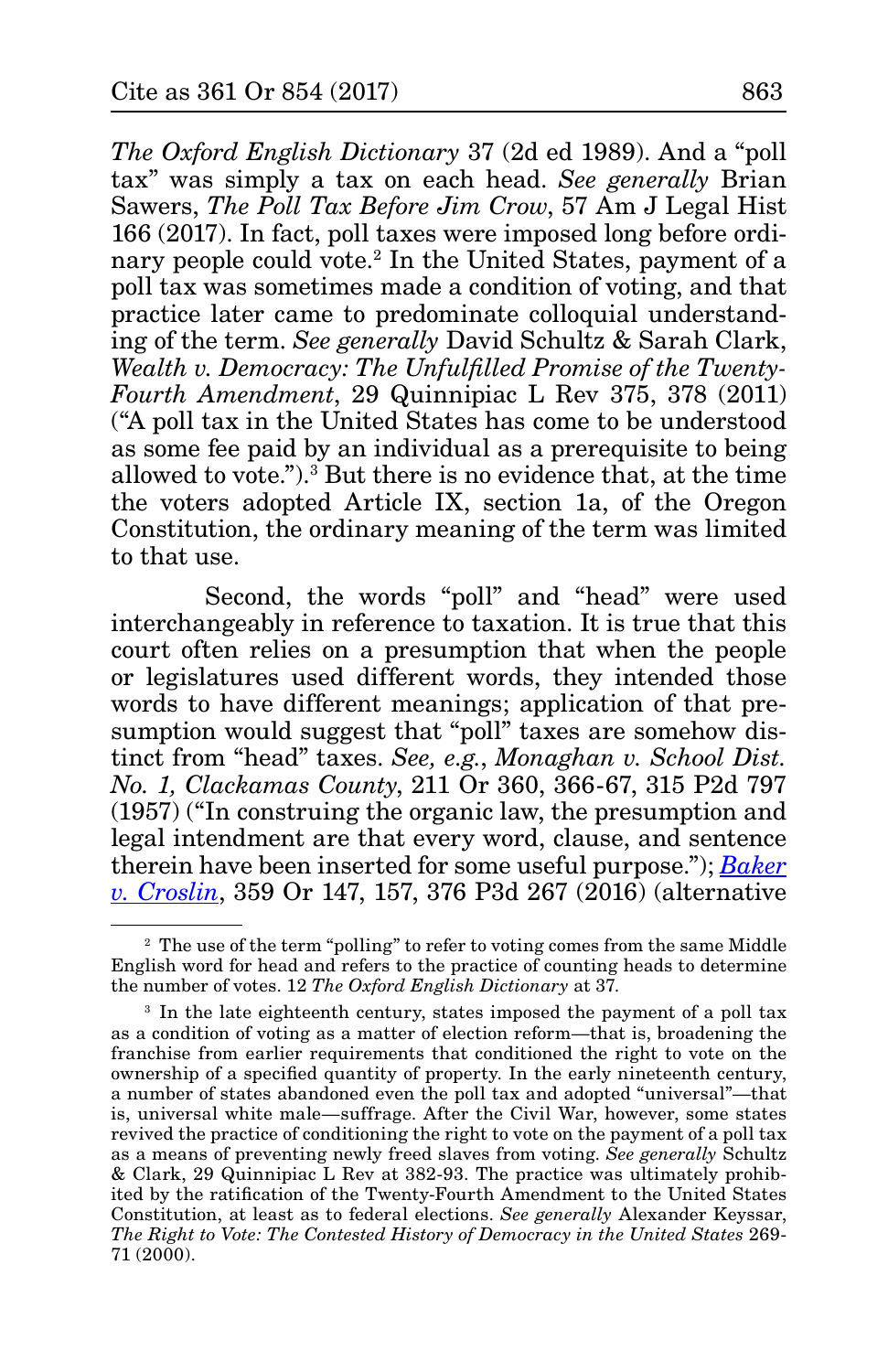terms do not mean the same thing, unless there is evidence of the statute to the contrary).4

But that is a presumption only, one that may be rebutted by evidence that words at issue were intended or understood to be synonymous. As this court explained in *[State v. Cloutier](http://www.publications.ojd.state.or.us/docs/S059039.pdf)*, 351 Or 68, 97-98, 261 P3d 1234 (2011), occasional redundancy "is a fact of life and of law." Legal terminology often employs synonyms, "sometimes for clarity, sometimes for emphasis." *Riley Hill General Contractor v. Tandy Corp*., 303 Or 390, 397, 737 P2d 595 (1987); *see also* David Mellinkoff, *The Language of the Law* 363, 345- 364 (1963) ("Legal tradition still makes it fashionable to use many phrases made up of synonyms."). This appears to be such a case, when dictionary definitions—and as our discussion of the historical context below makes clear, case law and other sources as well—consistently used the terms interchangeably.5

Third, the phrase "poll or head tax" also appears to be synonymous with the term "capitation tax." Dictionary definitions repeatedly use the term "capitation" as a synonym with "poll" or "head" in reference to taxation. The point is significant because early history supplies a number of examples of "capitation taxes" that included exemptions based on income or poverty. The city argues that those examples are inapt, because capitation taxation was distinct from poll or head taxation. We have found no evidence of

<sup>4</sup> *Amicus* Bogdanski, in fact, draws significance from the fact that the constitution refers to the two different terms, arguing that "the voters outlawed a 'poll *or* head tax,'\*\*\* thus indicating that the label placed on the tax is not controlling. If the voters had outlawed only a 'poll tax,' a taxing authority imposing the identical type of charge individuals might have been free to argue that its tax was instead a 'head tax.'" (Emphasis in original.)

<sup>&</sup>lt;sup>5</sup> Contemporaneous usage confirms that the two words were regarded as interchangeable. For example, in a 1911 letter to the editor of the *Morning Oregonian*, the writer (identified only as "Voter and Taxpayer") stated that, "[i]nasmuch as the road tax is a head tax, therefore legally a poll tax \*\*\*." *Poll Tax and Road Tax*, Morning Oregonian, March 13, 1911, at 6. For another example, consider an 1896 letter to the *San Francisco Call*, in which the writer complained of having to pay "a State poll tax, a county poll tax, and a town poll tax—\$6 altogether. This is the most outrageous head tax collected in this State." *The Odious Poll Tax*, San Francisco Call, March 15, 1896, at 20.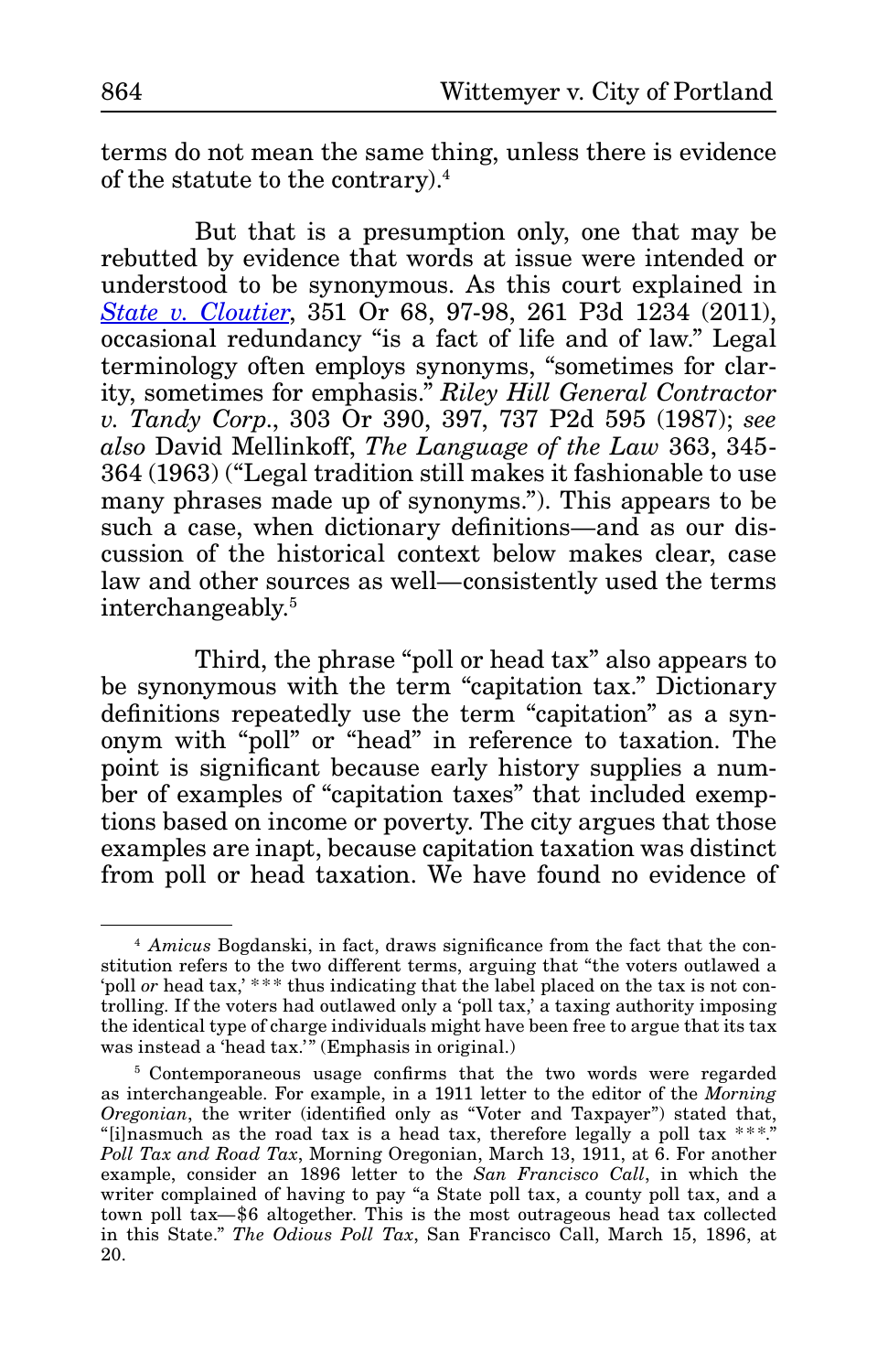that distinction, however.6 As our discussion of the historical context for the adoption of the poll or head tax prohibition shows, while there may have been different notions about what constituted a "poll" or "head" or "capitation" tax at different points in time, the fact remains that the three terms have always been used interchangeably.

At the time Oregon voters adopted Article IX, section 1a, then, the ordinary meaning of "poll or head tax," was a tax uniformly imposed on each individual without reference to income, property, or other resources. That ordinary meaning suggests that a tax like the city's art's tax, which contains an exemption that is explicitly based on the income and household resources of taxpayers, would not constitute a "poll or head tax" within the meaning of Article IX, section 1a.

Plaintiff and *amici* argue, though, that the ordinary meaning that we have described cannot be reconciled with historical examples of poll taxation that included exemptions based on poverty. That must mean, they contend, that an otherwise uniform tax does not lose its character as a "poll or head tax" if *exemptions* are based on income, property, or other resources. All that counts, plaintiff argues, is whether income, property, or other resources are taken into account with respect to the amount of the tax itself.

That is a fair point. If examples of actual poll taxes especially examples at the time Article IX, section 1a, was adopted—included exemptions based on income, property, or other resources, then it is likely that such exemptions would have been understood to be irrelevant to whether a tax was a "poll or head tax." To address that contention requires

<sup>6</sup> The city cites James R. Campbell, *Dispelling the Fog About Direct Taxation*, 1 Brit J Am Legal Stud 109, 124 (2012), for the proposition that "capitation" taxes were distinct from "poll or head taxes," at least before the nineteenth century. Campbell does suggest that distinction. But it appears to be contradicted by dictionaries of the era, *see, e.g.*, John Ash, *The New And Complete Dictionary of the English Language* (1775) (defining "capitation" as "[a] numeration of the people by the head, a poll tax"), and by multiple examples of contemporaneous usage, as, for example, when Hamilton stated that the reference to "direct" taxation in Article I, section 9, of the federal Constitution referred to "Capitation or Poll taxes." Maeva Marcus, *The Documentary History of the Supreme Court of the United States, 1789-1800* § 7, 467 (2003).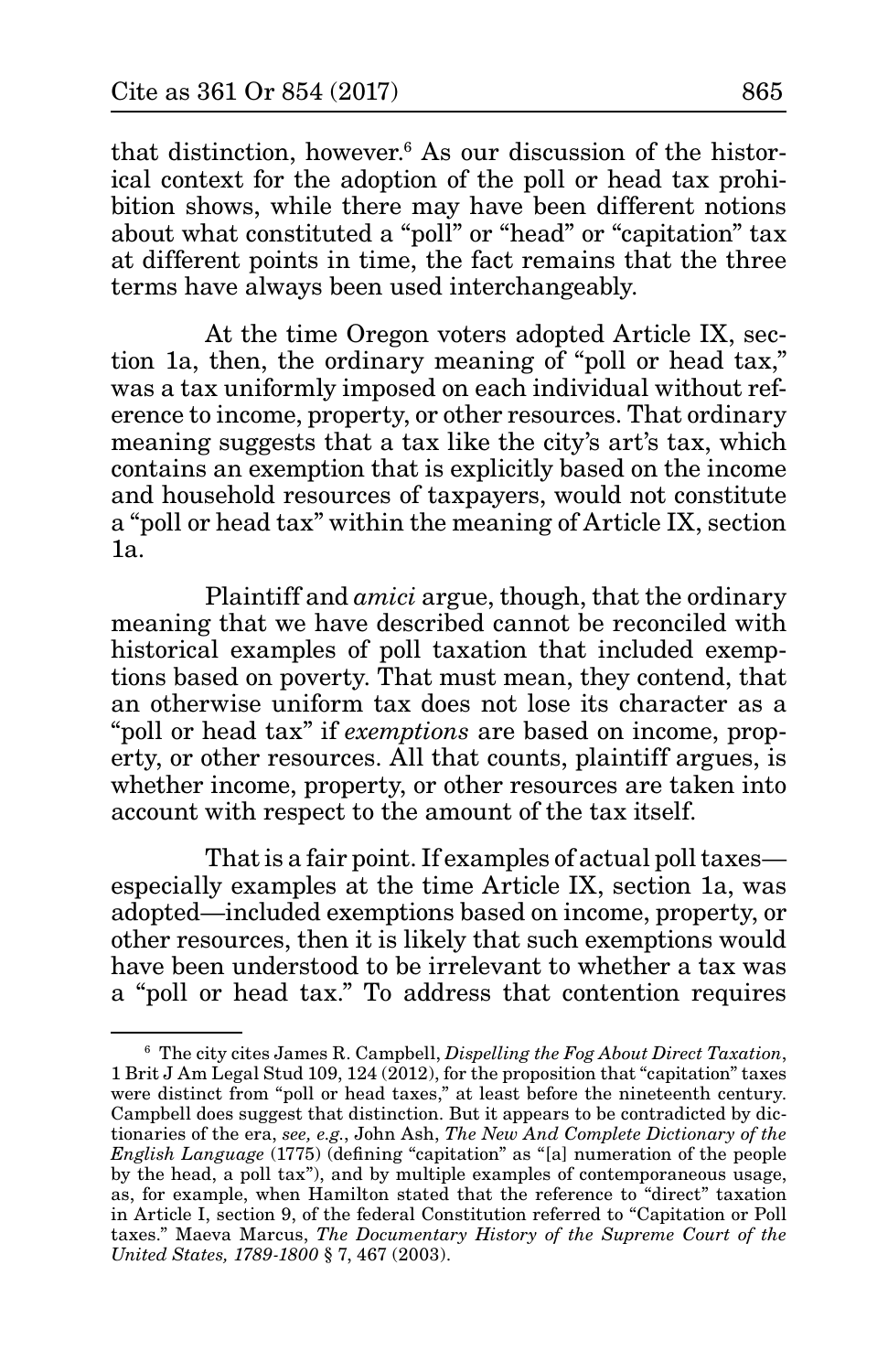a more thorough examination of the ways in which poll or head taxes have been used and described in history. We turn, then, to the broader historical context within which the voters of Oregon adopted Article IX, section 1a.

# B. *Historical Context*

Poll or head taxes are ancient in origin. But the precise nature of what constituted a "poll" or "head" tax did not remain constant throughout history. As modern scholars have noted, there are distinct histories concerning the use of poll taxes. "Each history carries with it a unique set of meanings[.] \*\*\* Depending on which genealogy one draws upon, the poll tax takes on a different meaning and purpose." Schultz & Clark, 29 Quinnipiac L Rev at 378.

Briefly, early European poll taxes began as uniform, flat taxes applied to all individuals. Obvious inequities inherent in applying a flat tax to all individuals—without reference to resources—led to the imposition of poll taxes that were graduated, usually by class or rank. The American colonies at first adopted such graduated poll taxes, sometimes exempting the poor or disabled. But, beginning in the early to mid-nineteenth century, American conceptions of what constituted a "poll," "head," or "capitation" tax narrowed, so that such taxation came to be understood to apply only to taxation that did not take income, resources, or property into account in any way, including defining exemptions. By the twentieth century, examples of "poll," "head," or "capitation" taxes that included exemptions based on ability to pay had disappeared completely.

# 1. *Middle Eastern and European poll taxes*

In Biblical times, individuals were subject to four kinds of direct taxes: "income taxes, property taxes, special assessment taxes, and poll or capitation taxes." Manuel L. Jose & Charles K. Moore, *The Development of Taxation in the Bible: Improvements in Counting, Measurement, and Computation in the Ancient Middle East*, 25 Acct Historians J 63, 64 (1998). The poll tax first appears in the book of Exodus, in which a tax is levied on each Israelite over the age of 20 at the time of their departure from Egypt. *Exodus* 30:12. Poll taxes appear again in Nehemiah and again in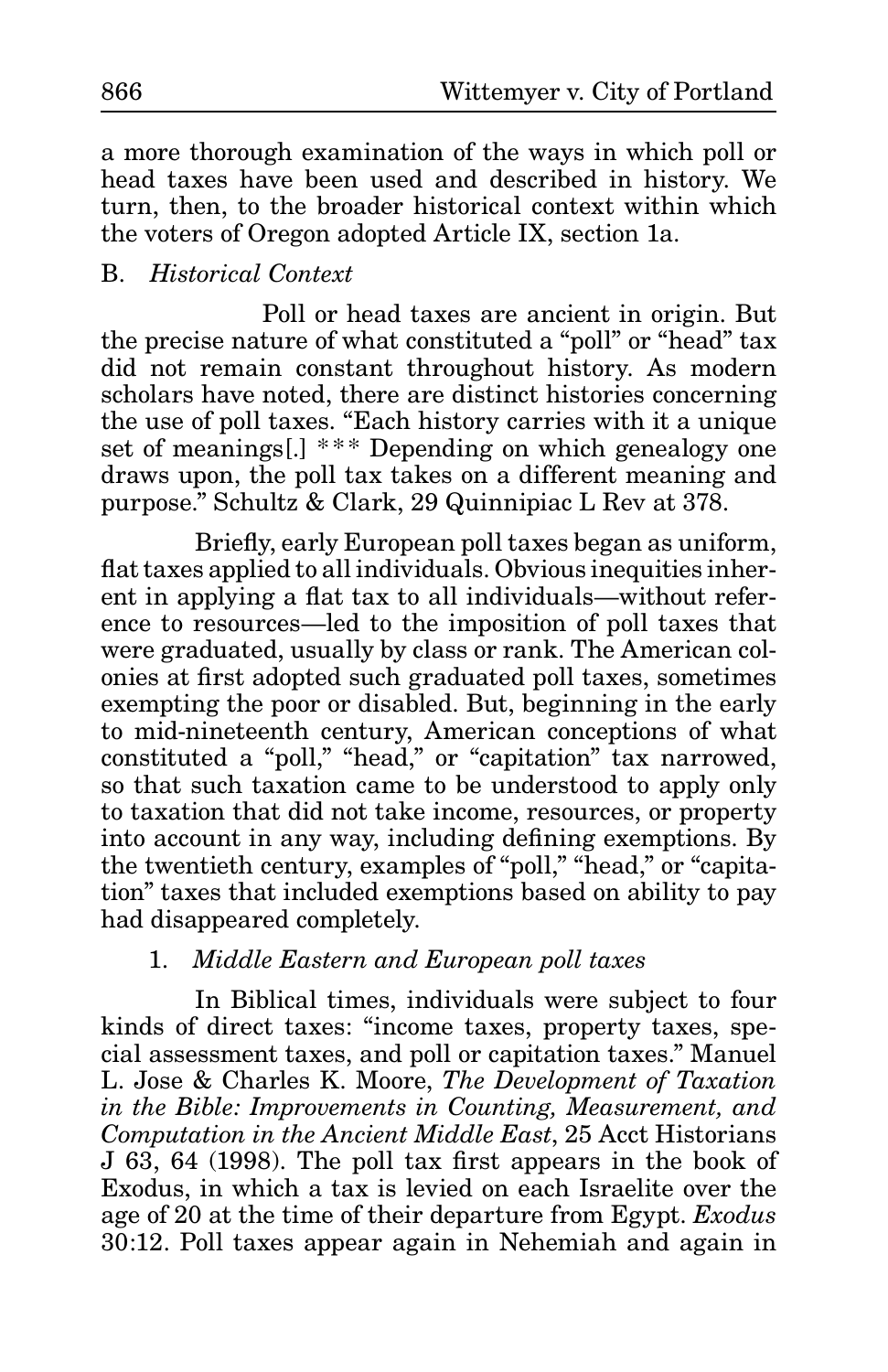the book of Matthew in the New Testament. *Nehemiah* 10:32; *Matthew* 17:24-27.

In Roman Egypt, individuals were subject to a *tributum capitis*, that is, a capitation or poll tax. Dominic Rathbone, *Egypt, Augustus, and Roman Taxation*, 4 Cahiers du Centre Gustave Glotz 86-87 (1993). The tax applied only to Egyptian subjects and their slaves, not to the Roman citizens or their slaves. *Id.* at 88. In the third century B.C.E., both men and women were subject to a flat tax, referred to as a "capitation tax," though men paid a slightly higher uniform rate than women did. *Id.* at 90-91.

In the fourth through sixth centuries C.E., a poll tax was levied on the residents of Sassanid Babylon, which is now much of Iraq and Syria. David M. Goodblatt, *The Poll Tax in Sasanian Babylonia: The Talmudic Evidence*, 22 J Econ & Social Hist Orient 233 (1979). The poll tax exempted "nobles, magnates, soldiers, priests, scribes, and members of the royal bureaucracy." *Id.* at 277. It applied to individuals between the ages of 20 and 50, likely only males but potentially women as well. *Id.* at 277, 289. And Byzantine emperors also imposed a universal poll tax beginning in the seventh century C.E. *See* Leslie Brubaker & John Haldon, *Byzantium in the Iconoclast Era c. 680-850*, at 718 (2011); George Ostrogorsky, *History of the Byzantine State* 137 (Joan Hussey trans, Rutgers University Press rev ed 1969). The Muslim caliphates similarly imposed a poll tax known as *jizya* on all non-Muslim residents. 'Abdal 'Aziz Duri, *Notes on Taxation in Early Islam*, 17 J Econ & Social Hist Orient 136, 137 (1974). In some cases, the tax was imposed at three different rates depending on the financial situation of the individual, but scholars disagree as to whether there was any exemption for poverty. *Compare* Ziauddin Ahmed, *The Concept of Jizya in Early Islam*, 14 Islamic Stud 293, 302 (1975) (describing exemptions for poverty, blindness, illness, and priesthood) *with* Eli Alshech, *Islamic Law, Practice, and Legal Doctrine: Exempting the Poor from the Jizya under the Ayyubids (1171-1250)*, 10 Islamic L & Soc'y 348 (2003) (arguing that no poverty exemption actually existed).

The first poll tax in England was levied in 1377, during the reign of Edward III, on every person over the age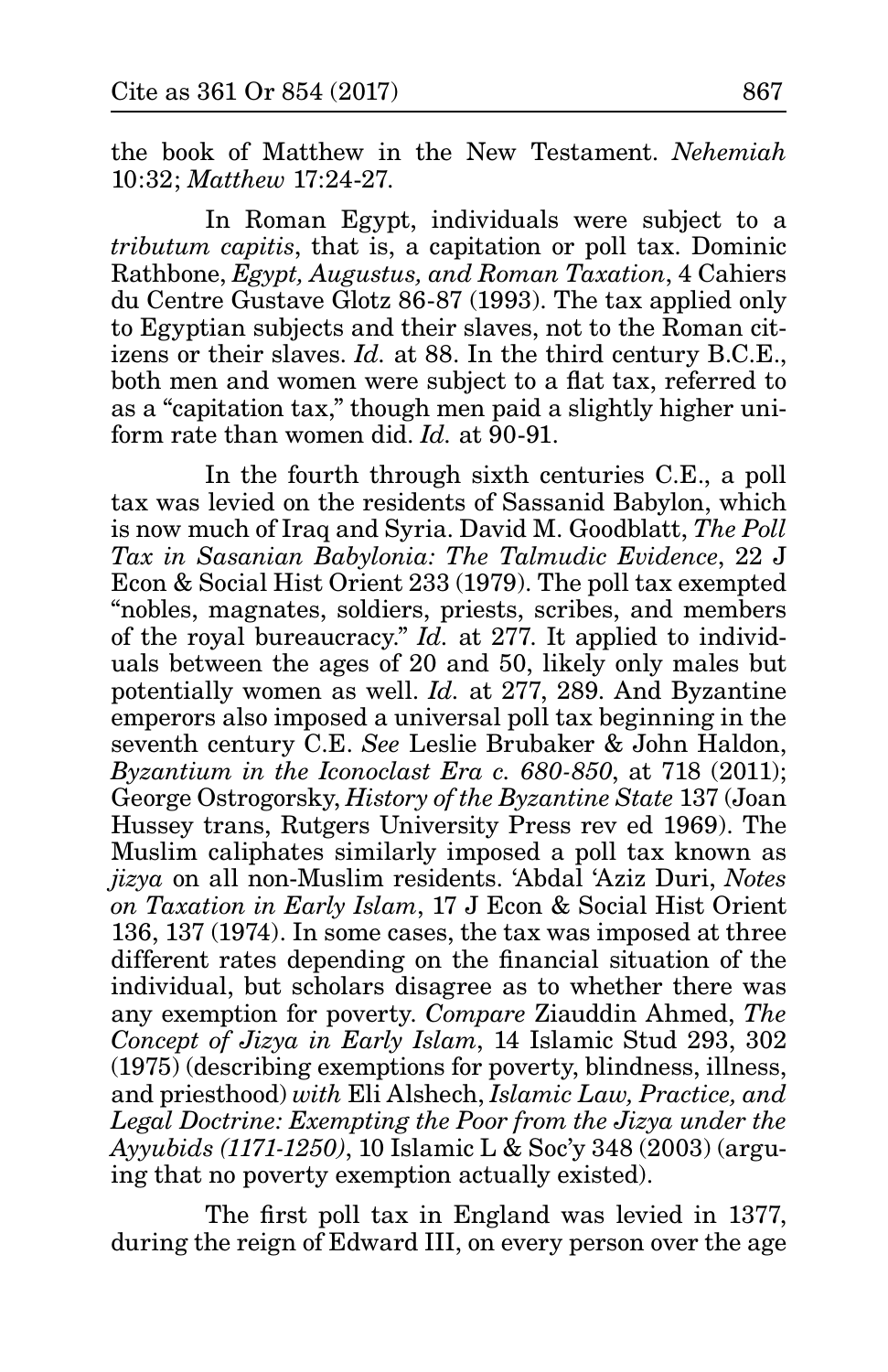of fourteen. Stephen Dowell, 3 *A History of Taxation and Taxes in England: From the Earliest Times to the Present Day* 5 (1884). The unfairness of subjecting all to the same tax, without reference to rank or resources, led to social unrest; it was a prime cause of the famous Wat Tyler rebellion of 1381. *See generally* Juliet Barker, *England Arise: The People, the King, and the Great Revolt of 1381* (2015). Richard II ultimately modified the tax so that different tax rates applied to different classifications of taxpayers, "calculated by reference to the presumed capability of persons of their class, and paid so much per head." Dowell, *History of Taxation and Taxes in England*, at 6. Individuals not within a specific class paid one groat per head "except real bona fide beggars." *Id*.

In the sixteenth century, Henry VIII imposed a poll tax that again required uniform rates depending on rank and income. *Id*. at 8. A subsequent poll tax contained gradations based on level of the nobility, but for all those below the rank of "gentleman spending 100*l*. per annum \*\*\* the meanest throughout the kingdom was not excused under 6*d.*" *Id*. at 8-9. In the seventeenth century, another graded poll tax charged fixed amounts linked to specific professions. *Id*. at 10-11.

Poll taxes were abolished after 1698 in England, in part due to their massive unpopularity and in part because "no poll [tax] ever produced anything like the amount reasonably expected. The country gentlemen declined to squeeze pennies from the poor." *Id*. Critics of poll taxes included Adam Smith, who complained that capitation taxation was "arbitrary and uncertain," III *Works of Adam Smith: The Nature and Causes of the Wealth of Nations* 327-28 (1812), and David Hume, who took issue with their "unavoidable inequality" and called them both "arbitrary" and "dangerous." David Hume, I *Essays and Treatises on Several Subjects* 366 (1809).

At the end of the seventeenth century, France imposed a capitation tax that continued up to the time of the Revolution a century later. It was graduated by as many as 22 different classes. C.F. Bastable, *Public Finance* 434 (2d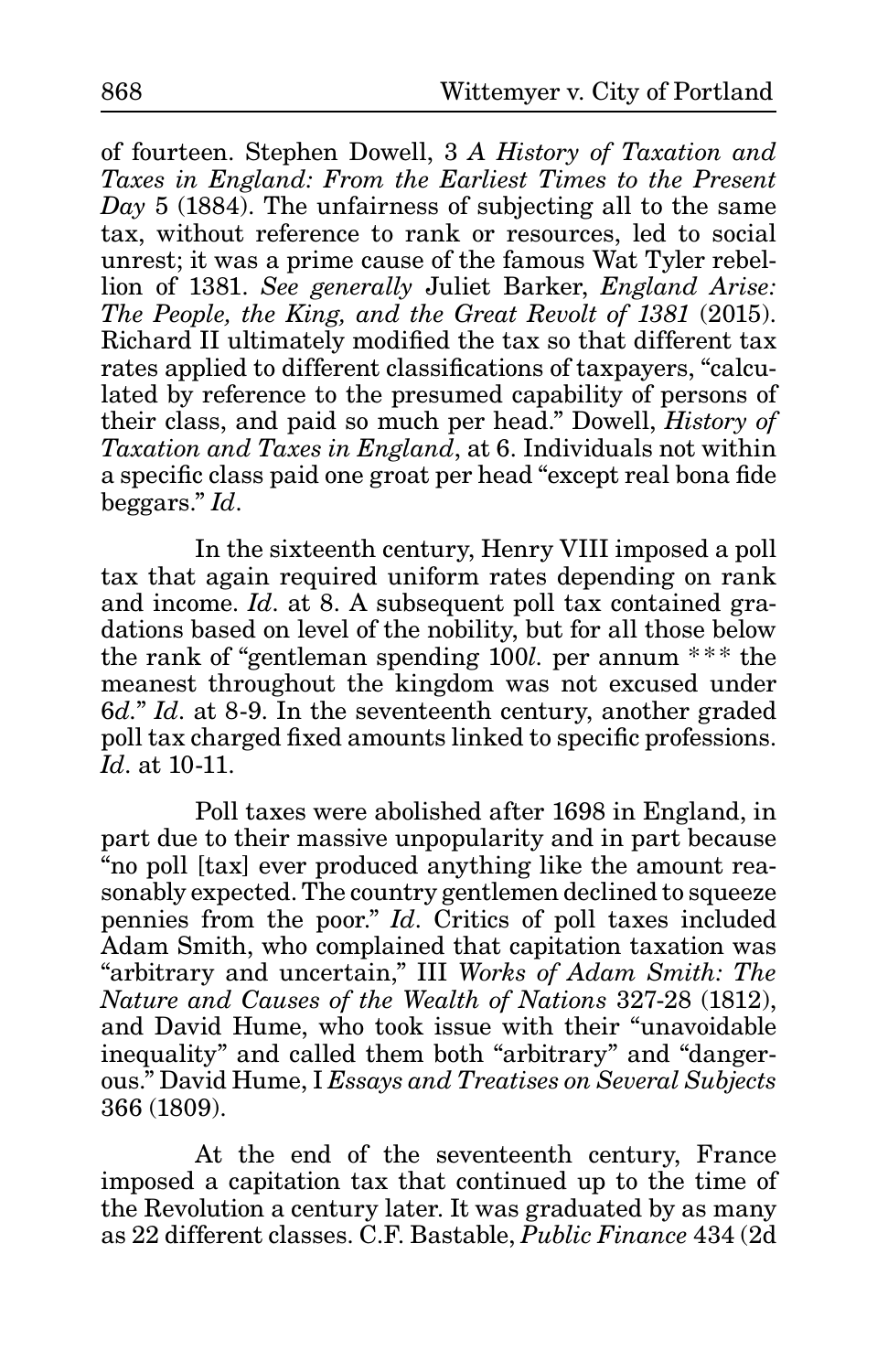ed 1895). The Italian states likewise had a complicated set of graduated capitation taxes. *Id*.

In nineteenth-century Prussia, the general population was subjected to a poll tax. Joseph A. Hill, *The Prussian Income Tax*, 6 Q J Econ 207 (1892). It was collected in the amount of "one-half thaler a year, from all persons over twelve years of age, without regard to differences of wealth or social station." *Id*. When Prussia faced significant economic difficulties, the uniform poll tax was abandoned, and the government substituted a "class tax" with twelve different gradations of tax rate, only the lowest of which was the same as the previous poll tax. *Id*. at 209. The new class tax was expected to avoid "the injustice of exacting as much from the poorest as from the wealthiest citizen, $\bar{r}$  as had occurred with the poll tax, and instead "would take into account, indirectly at least, differences in wealth." *Id*. at 210.

## 2. *American poll taxation*

Poll or head taxes have a long history in this country as well. In 1619, Virginia became the first colony to impose a poll tax. The tax "applied to free men regardless of occupation or the amount of property" they owned. Edward T. Howe & Donald J. Reeb, *The Historical Evolution of State and Local Tax Systems,* 78 Soc Sci Q 109, 110 (1997). Poll taxes were almost ubiquitous in the colonies before the Revolution and continued in many states afterward. Harvey Walker, *The Poll Tax in the United States*, 9 Bull Nat'l Tax Ass'n 46, 47 (1923). The taxes were generally levied "upon all electors, regardless of sex" when imposed for the support of schools, and on "able-bodied males" of voting age when imposed for the upkeep of roads. *Id.* at 49.

Early American poll taxes included exceptions. Some states, for example, excepted volunteer firemen, soldiers, or mariners at sea. *Id.* at 50. Others carved out exceptions based on the income or resources of the taxpayers. *See generally* Robert G. Natelson, *What the Constitution Means by "Duties, Imposts, and Excises"—and "Taxes" (Direct or Otherwise)*, 66 Case Western Reserve L Rev 297, 316-17 (2015) ("American legislatures could, and often did, reduce or eliminate the poll tax due from the poor.").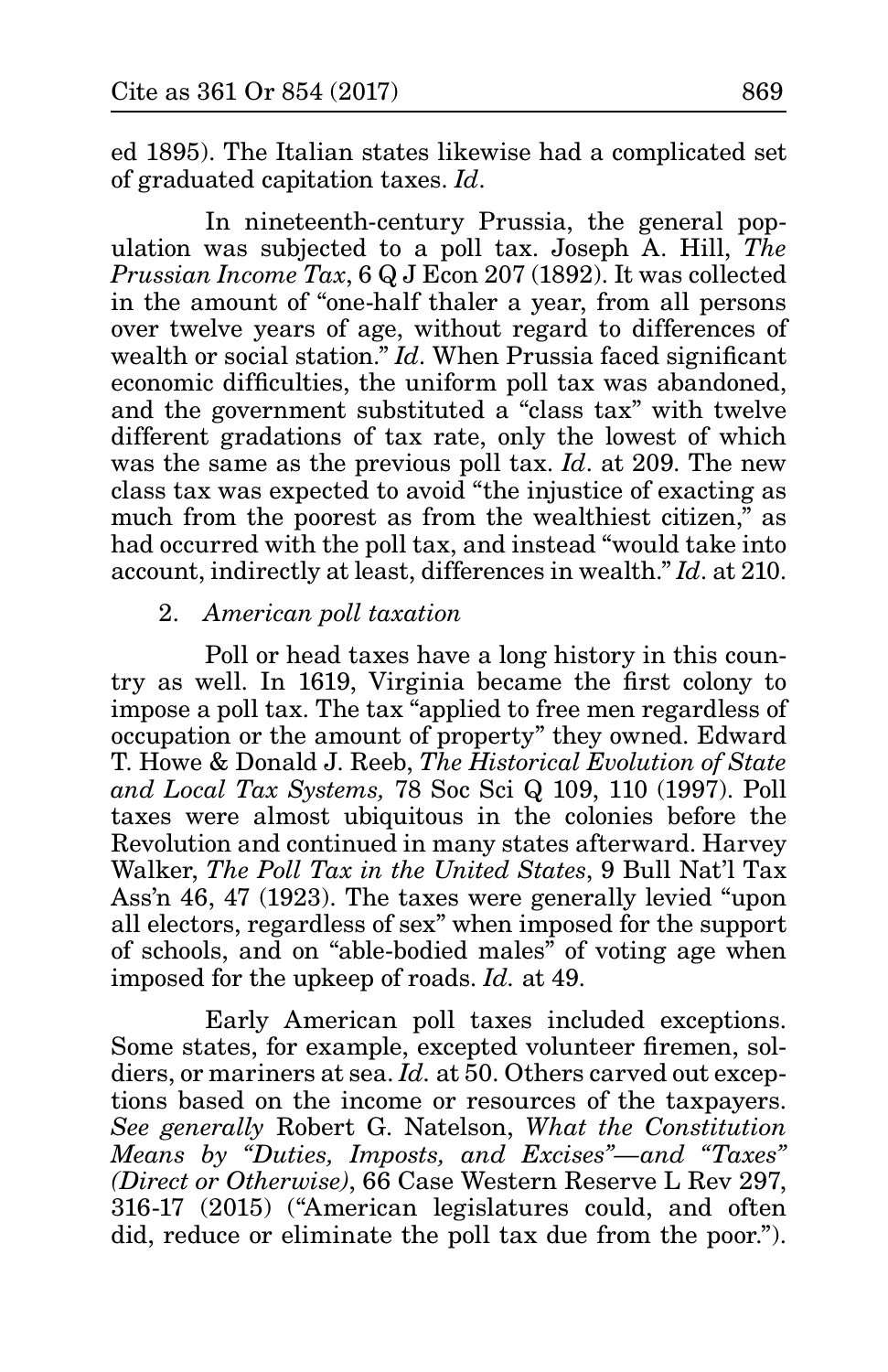Connecticut, for example, allowed exceptions from its poll tax for hardship and poverty. *Public Records of the State of Connecticut from May, 1778, to April, 1780*, at 302 (Charles J. Hoadly ed. 1895). New Hampshire similarly imposed a poll tax on all males between eighteen and seventy years except, among others, "paupers." XXI *Early State Papers of New Hampshire* 124 (Albert Stillman Batchellor ed. 1892). Massachusetts levied a poll tax but provided for tax reductions for "persons who through age, infirmity or poverty are unable to pay." Commonwealth of Massachusetts, *The Acts and Laws of the Commonwealth of Massachusetts* 170 (Boston 1890).

In a related vein, poll taxes levied to fund roadwork, which were assessed only against able-bodied males over a specified age, sometimes included exceptions for those who could not afford to pay them. Such individuals were not actually exempted from paying the tax, however; they were allowed to contribute labor in an equivalent amount. For example, a person who could not afford to pay a three-dollar poll tax instead could spend three days repairing the roads. M.K. McKay, *History of the Poll Tax in Illinois*, 12 J Ill St Hist Soc'y 41, 42-43 (1919); *Operation of Poll Tax in Iowa*, 6 Publications Am Stat Ass'n 53, 53-54 (1898).

Even with such exceptions and alternate methods of payment, poll taxes were unpopular in America from early on. Maryland's *Declaration of Rights* asserted that "levying taxes by the poll is grievous and oppressive, and ought to be abolished." Maryland Constitution, art 13 (1776). The United States Constitution itself, in Article I, section 9, provides that "[n]o capitation, or other direct, Tax shall be laid," unless apportioned according to population. Opponents railed against poll taxes as "abhorrent to the feelings of human nature." 6 *The Documentary History of the Ratification of the Constitution* 1251 (John P. Kaminski & Gaspare J. Saladino eds. 2000). Alexander Hamilton acknowledged that he was "as much opposed to a capitation as any man" and that poll taxes were commonly regarded as "tyrannical." 12 *The Documentary History of the Ratification of the Constitution* 1984 (John P. Kaminski & Gaspare J. Saladino eds. 2008). Throughout the nineteenth and into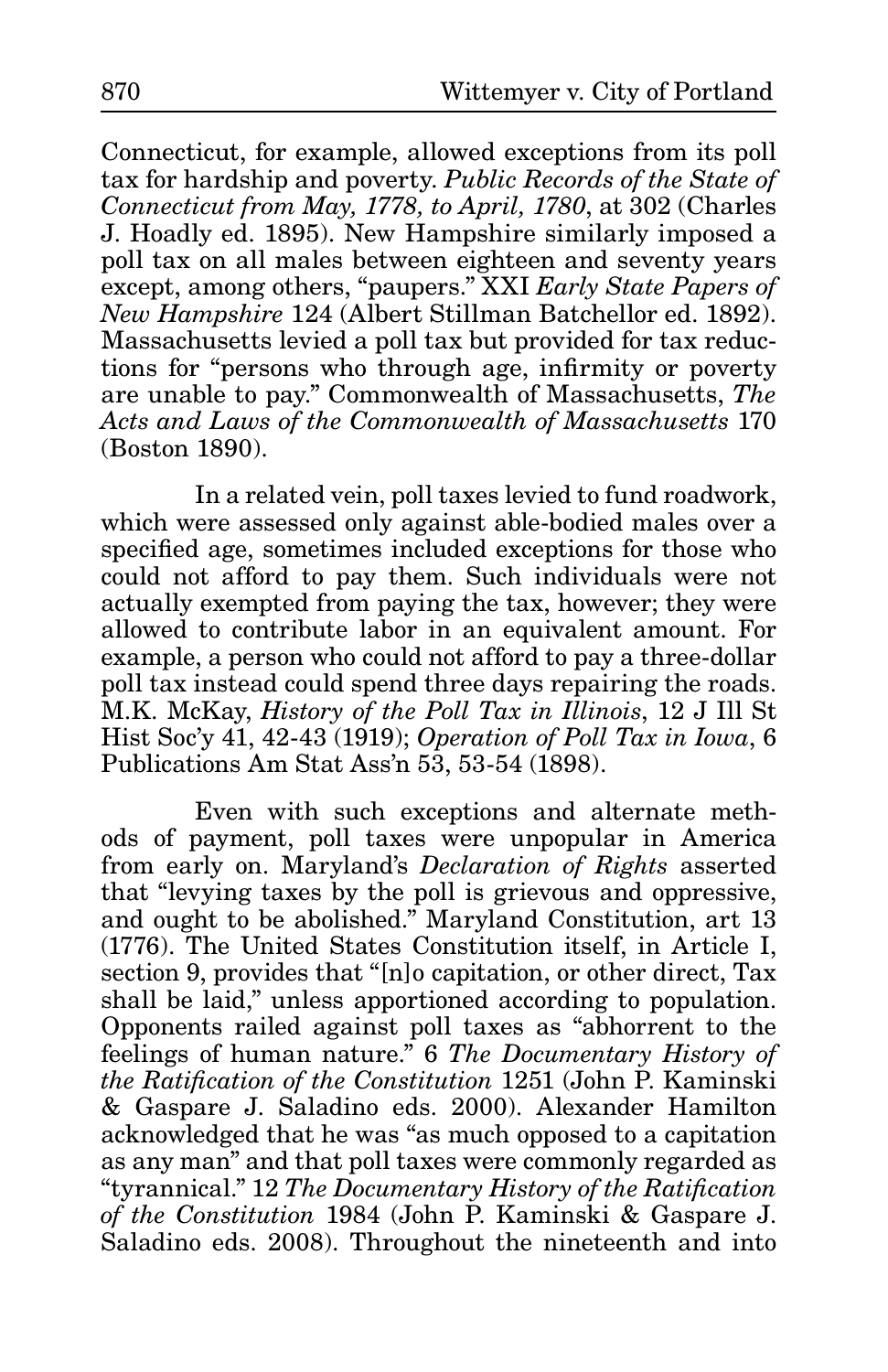the twentieth centuries, the poll tax continued to be criticized in similar terms.7

In response to such criticism, state taxation increasingly took income, resources, and property into account. Some states graduated taxation on the basis of occupations as a surrogate for ability to pay, levying what were known as "faculty taxes"—based on the ability, or "faculty," of an individual to pay. Those taxes were the progenitors of the modern income tax. At the same time, states shifted to taxation of property itself, as opposed to taxation of persons. As a late-nineteenth-century treatise on public finance explained, "[t]he equal taxation of persons by poll taxes, or capitations, generally develop[ed] by some form of graduation into an income tax." Bastable, *Public Finance* at 433.

Poll taxation did not disappear. But an understanding of what it amounted to changed. In earlier times, a tax that took into account income, resources, or property might still be called a "poll tax." By the late-nineteenth century, however, the opposite came to be the case. For example, Thomas Cooley's treatise on the law of taxation discussed capitation or poll taxes, noting:

"These are not a common resort in modern times, and only in a few cases could they be either just or politic. As they regard only the person, they must be shared equally by all,

<sup>7</sup> Poll taxation usually was criticized on the ground that it failed to take into adequate account the taxpayer's ability to pay. As one early twentieth century writer put it:

<sup>&</sup>quot;The characteristics of a good tax are:  $(1)$  ability to pay;  $(2)$  minimum cost of collection; and (3) maximum benefits received. The poll tax violates at least two of the foregoing principles. It does not take into consideration ability to pay or the benefits received."

C.T. Malan, *A History of the Poll Tax in Indiana*, 31 Ind Mag Hist 324, 326-28 (1935). Complaints about poll taxation were a frequent feature of newspapers at the time, especially at the turn of the century. *See, e.g.*, *The Poll Tax*, Sausalito News, December 26, 1896, at 2 ("The worst feature of the poll tax after its general injustice is the fact that it is not and cannot be uniformly imposed and collected."); *Topics of the Day*, The Independent, March 31, 1898, at 3 (referring to the poll tax in Hawaii as "the most unjust of all taxes"); *A Relic of the Dark Ages*, Los Angeles Herald, June 26, 1898, at 18 ("The law is a disgrace and degradation to free Americans."); *An Important Point*, Arizona Republican, October 15, 1900, at 2 ("[T]he poll tax is unjust."); *Anti Poll Tax*, The Topeka State Journal, April 24, 1900, at 3 ("The poll tax is one of the most unjust that bears upon the poor.").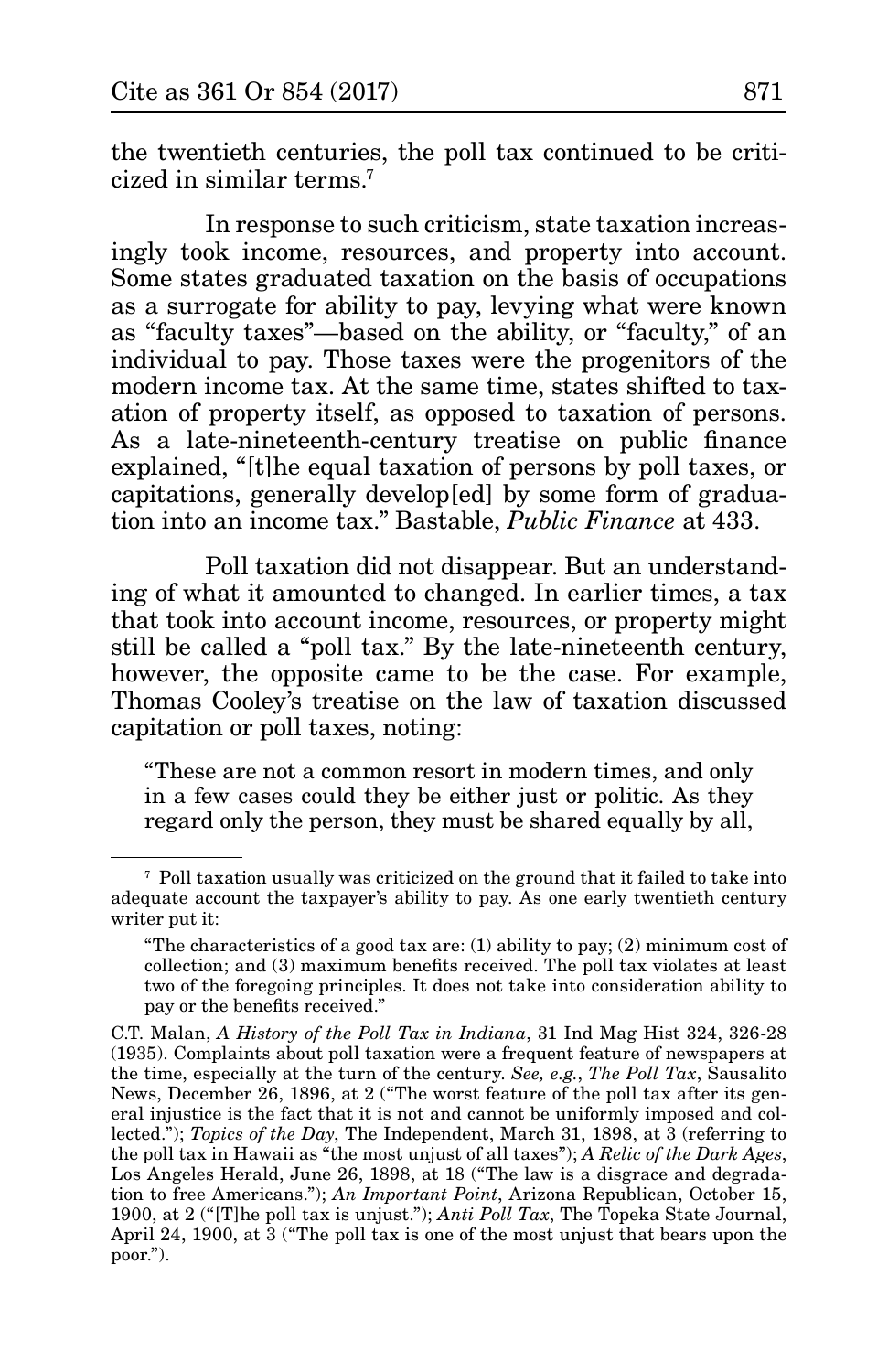except under governments where privileged orders are recognized, and where they might be graded according to the orders to which the several persons taxed belong. *If the tax is graded by property, it is obviously something besides a capitation tax*."

Thomas M. Cooley, *A Treatise on the Law of Taxation, Including the Law of Local Assessments* 18 (1881) (emphasis added).

By 1900, the idea of what constituted a "poll tax" in America had shifted to a tax that uniformly applied to each individual taxpayer, with no consideration of income, property, or other resources whatever. Although poll taxes still existed throughout the United States at the time, they no longer included exclusions based on income, property, or other resources; such exclusions were regarded as having the effect of transforming the tax from a poll tax to something else.<sup>8</sup>

Writings of the time distinguished "a uniform polltax" from "a tax varying with the wealth or income of the taxpayer." Max West, *The Income Tax and the National* 

<sup>8</sup> We have identified one arguable exception that existed as of 1910. A 1909 North Carolina statute authorized county commissioners, on a case-by-case basis, to relieve individuals of the obligation to pay a local poll tax "on account of poverty or infirmity." Public Laws of the State of North Carolina, Session of 1909, chap 440, § 11 (1909). The tax law itself, however, did not state any particular exclusion on the basis of income, property, or other resources. Nor did the law state at what level of resources the tax would no longer apply. Rather, it simply authorized a local government body to relieve an individual from the tax in its discretion.

*Amicus* Fruit also argues that road poll taxes, which existed until the early twentieth century, should be understood to have included exemptions based on ability to pay. He reasons that such taxes, which typically applied to men below the age of 50, "stand in as a reasonable approximation of the top end of earning years" at the time. We have found no support for such an interpretation of road taxes. To begin with, the fact that age 50 was at the top end of earning years at the time does not explain why the tax applied to males as young as 21. Aside from that, the historical evidence suggests a different reason for the age range. As we have noted, the widespread practice was for such taxes to apply to "able bodied" males of specified age to pay the tax or, in lieu of paying the tax, to provide labor for a specified number of days. *See, e.g*., McKay, 12 J Ill St Hist Soc'y at 42-43 (referring to the levy of road taxes on a "labor basis"). The range of ages was more likely aligned with the ages of men most likely capable of performing such work. Thus, while poll taxes levied for the support of schools applied to all electors, road taxes were levied only on "able-bodied males." Walker, 9 Bull Nat'l Tax Ass'n at 49.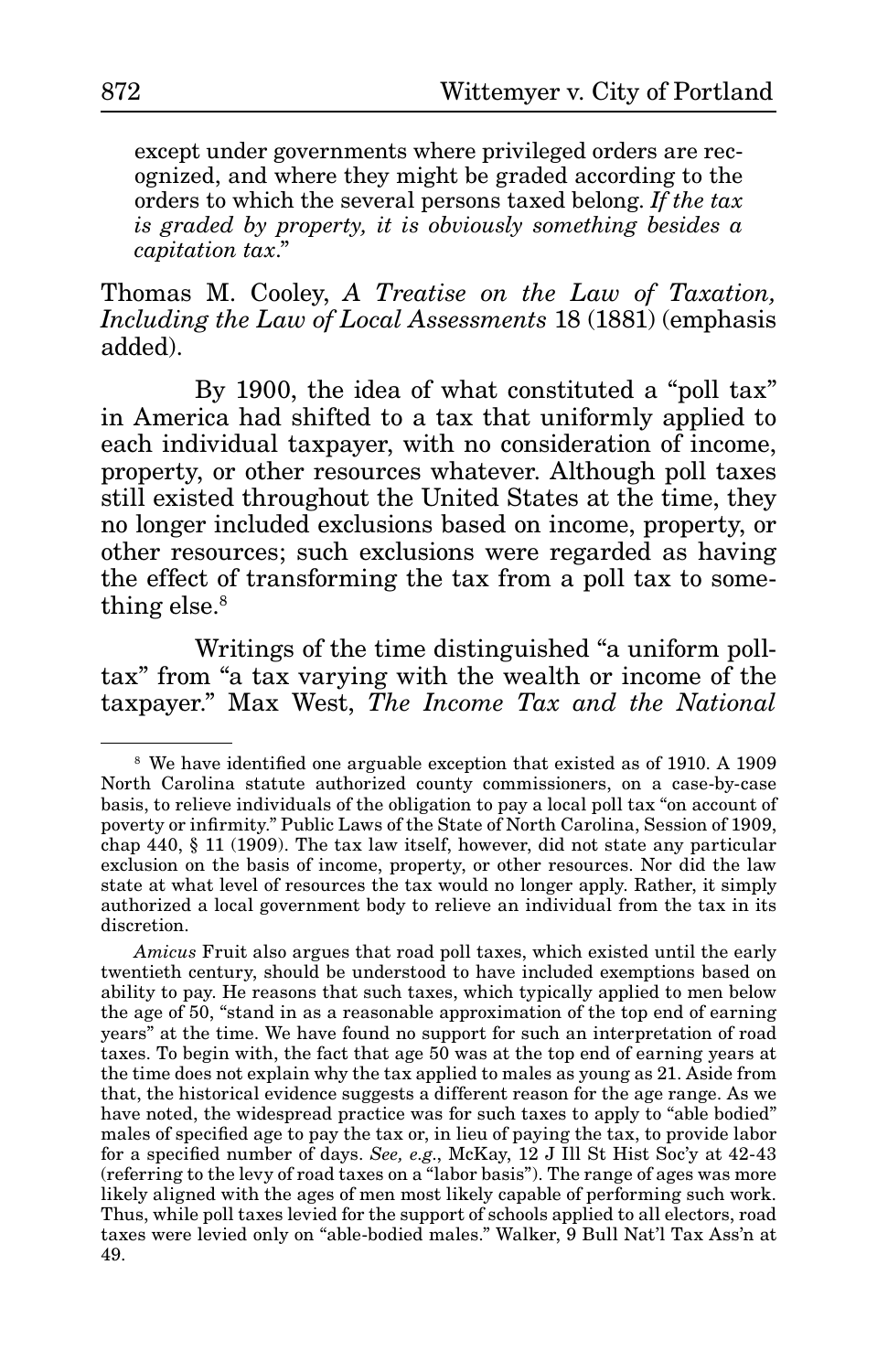*Revenues,* 8 J Pol Econ 433, 434 (1900). A standard taxation treatise of the time, for instance, made the following observations about the nature of poll taxation:

"In a strictly economic sense the essential requisite of a 'poll' or 'head' tax is that it be laid on all polls or heads, and be unvarying in amount. \*\*\* *So soon, however, as the amount of the tax enacted is made dependent upon the amount of the property owned, the tax ceases to be a varying poll tax, and becomes a tax on the property itself*."

David Ames Wells, *The Theory and Practice of Taxation* 330 (1900). A 1908 text similarly observed that "[i]n some taxes it is impracticable to introduce a progressive scale, \*\* \* as, e.g., tithes or poll taxes,—*for a graduated poll tax is really not a poll tax at all*, but a class tax." E.R.A. Seligman, *Progressive Taxation in Theory and Practice*, 9 Am Econ Ass'n Q 300 (1908) (emphasis added). And a U.S. Census Bureau report of the same era defined a poll tax as "a direct personal tax, usually on males, in certain classes, apportioned, as the name implies, at so much per head." U.S. Dep't of Commerce & Labor, *Wealth, Debt and Taxation* 618 (1907). The report contrasted taxation of "persons, natural or corporate, in proportion to their property," which ceased to be poll taxation and amounted to property taxation. *Id*.

That shift in understanding about what constituted a "poll tax" is at odds with earlier ideas and practices, to be sure. In fact, commentators at the time noted that very point. Wells' *Theory and Practice of Taxation*, for example, observed that "[t]he popular idea of a poll tax in the United States" is "not, however, in accord with historical experience." *Id.* at 330. Contrasting then-current taxation practices with those of the colonial era, Wells stated that, "instead of having a fixed sum, *as was subsequently the rule in assessing a poll tax*, the value of the poll was rated according to the earning capacity of the individual." *Id.* at 334 (emphasis added).

In short, although earlier in American history the poll tax had a broader meaning, by 1900 it referred to taxation that did not take into account income, property, or resources in any manner. If a tax took such things into account—even in defining exemptions from an otherwise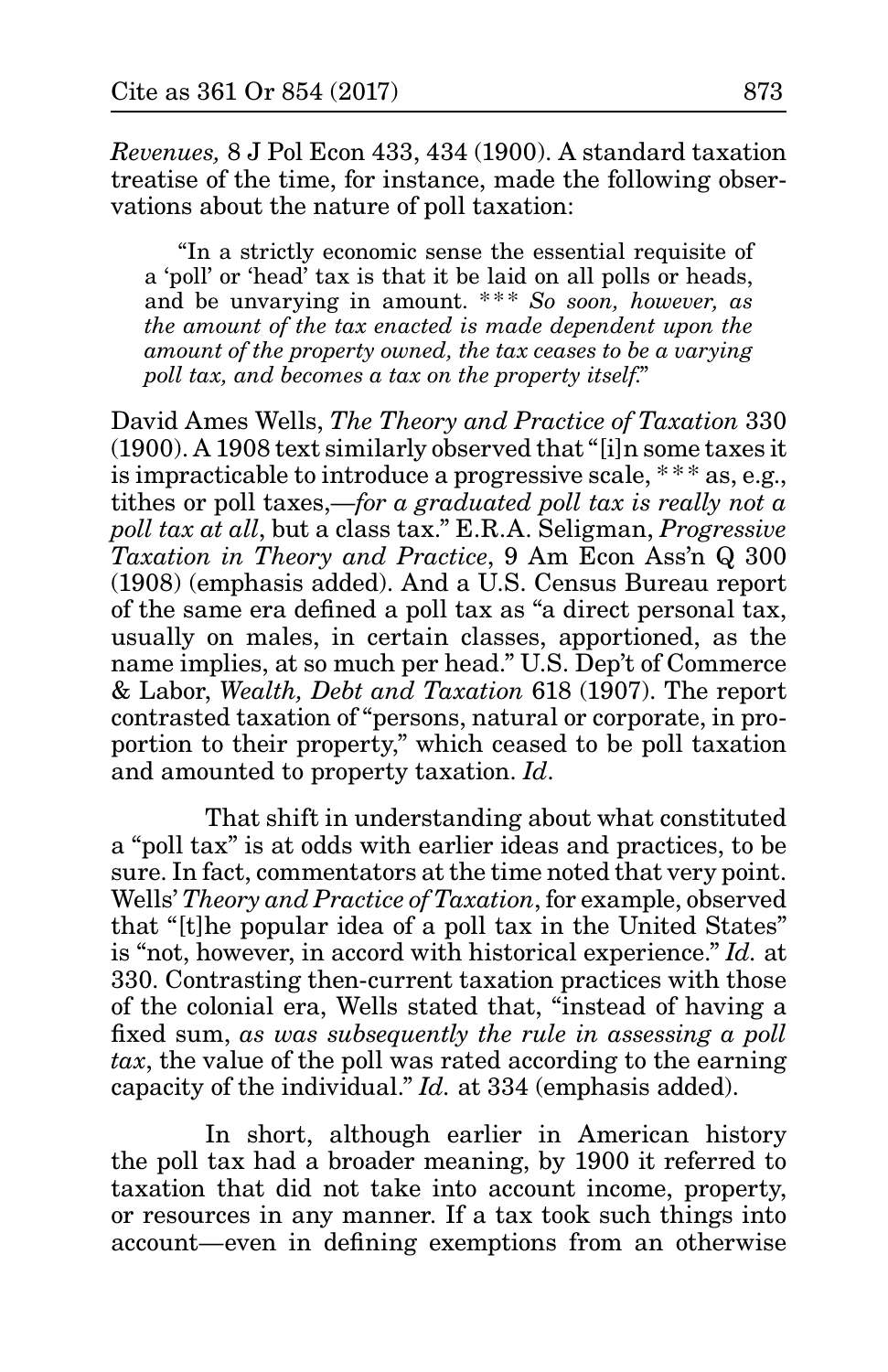uniform tax—it was regarded as something other than a poll, head, or capitation tax.

#### 3. *Nineteenth-century case law*

Most state constitutions contained dollar limits on the amount of a poll or capitation tax that could be levied in any given year. And a number of taxes were challenged on the ground that, as poll or capitation taxes, they exceeded the annual constitutional limits. Court decisions resolving those disputes uniformly construed a "poll" or "capitation" tax quite narrowly. They did not address the precise question before us, *viz*., whether a "poll or head tax" is a tax that includes exemptions based on income, property, or other resources. But they did contain discussions concerning the nature of poll taxation—discussions that defined the poll tax fairly categorically as a tax that does not take such matters into account in any fashion.

The North Carolina Supreme Court's decision in *Gardner v. Hall*, 61 NC 21 (1866), provides a useful illustration. In that case, the state legislature imposed a uniform tax on each person who travelled by rail. The plaintiff argued that the tax amounted to a poll tax and, as such, exceeded the annual limit on poll taxation under the state constitution. The court rejected the argument, explaining that, "[a] capitation tax is one upon the person simply, without any reference to his property, real or personal, or to any business in which he may be engaged or to any employment which he may follow." *Id*. at 22. In this case, the court concluded, the tax was levied on an individual's use of the railway. As such, the court said, "the impost is not a capitation, that is, it is not a tax upon his poll or head, simply." *Id*.

In *Short v. State*, 80 Md 392, 31 A 322 (1895), the Maryland Court of Appeals addressed whether a state law requiring all able-bodied males between the ages of 21 and 51 to spend two days repairing roads or pay a fee in lieu of that labor was a "poll tax" prohibited by the state's constitution. The court ultimately concluded that a law requiring labor was not a "tax," but the court's opinion included an extended discussion of the nature of poll taxation and the reason for the state constitutional prohibition. In the court's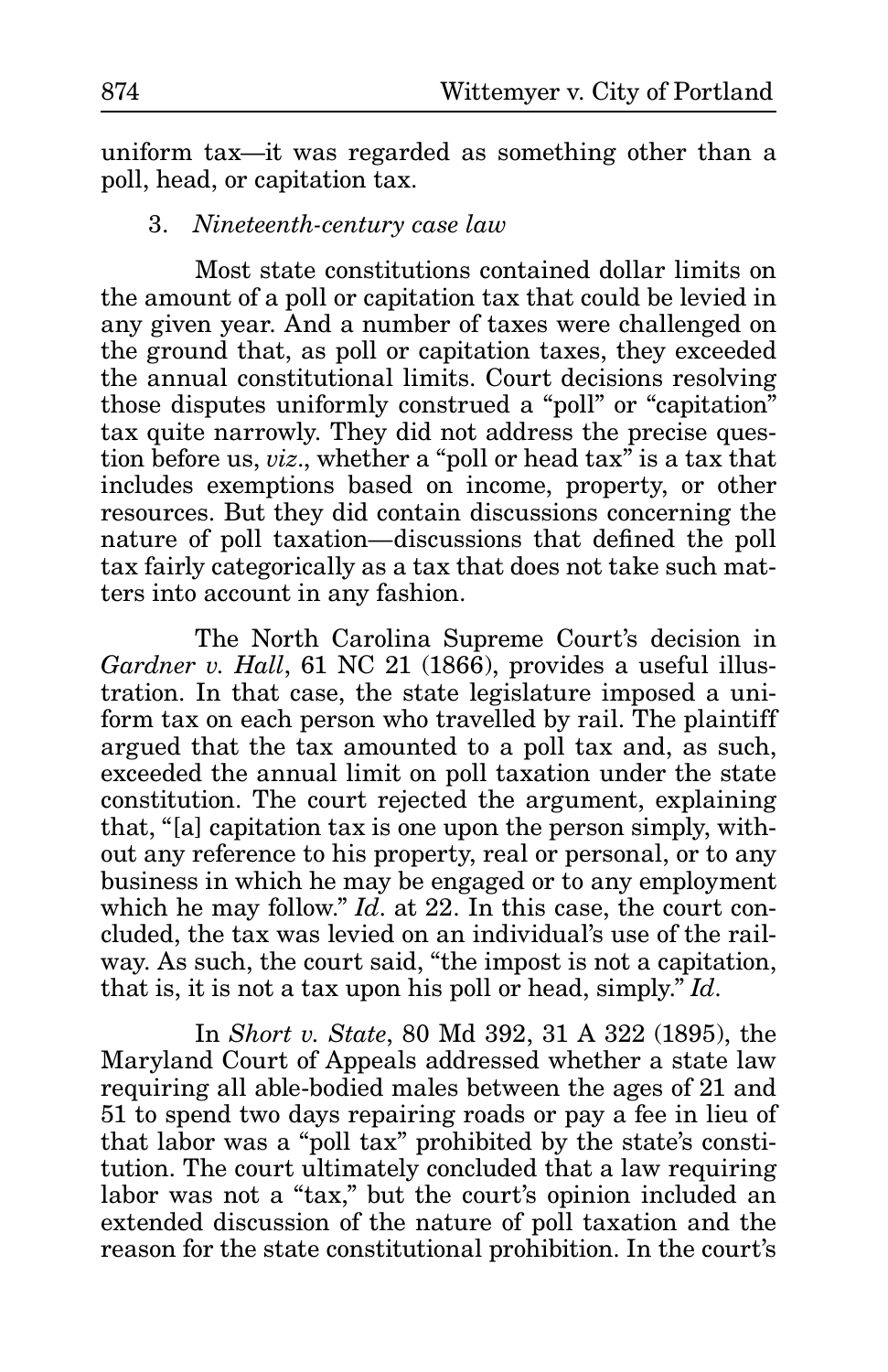view, "[s]uch taxes [were] levied without reference to the ability or the means of the 'taxable' to pay" and thus were "burdensome and oppressive." *Id*. at 323. Other state court cases adopted a similarly narrow view of poll taxation, one that—by definition—omitted any consideration of a taxpayer's ability to pay. *See, e.g.*, *State v. Gazlay*, 5 Ohio 14, 21 (1831) (poll taxes are those "imposed numerically upon citizens, without any reference to their capacity of sustaining the burden"); *State v. Broadnax*, 128 SW 177 (Mo 1910) ("A poll tax does not depend upon the income or earning capacity of the person subject to it."); *Thurston County v. Tenino Stone Quarries*, 44 Wash 351, 356, 87 P 634 (1906) ("The underlying nature and purpose of a poll tax are disassociated entirely from any consideration of property.").9

The United States Supreme Court issued several opinions concerning what constitutes a "direct" tax that requires apportionment under Article I, section 9, of the federal Constitution. In each of those cases, the Court mentioned taxes on land and capitation taxes as examples of the limited sort of taxes that are "direct" capitation taxes. And, as did the state courts we have cited, the Court adopted a similarly narrow view of what constituted a capitation tax. In *Hylton v. United States*, 3 US 171, 1 L Ed 556 (1796), for example, the Court addressed the constitutionality of a congressional tax on carriages. Justice Chase suggested that the tax on carriages was not a "direct" tax, because such direct taxes were limited to land levies and "a capitation or poll tax," that is, a tax "without regard to property, profession, or any other circumstance." *Id*. at 175 (*seriatim* opinion).10 A century later, in *People of State of New York ex rel.* 

<sup>&</sup>lt;sup>9</sup> Arguments of counsel during the nineteenth century consistently reflect the same understanding of what constituted a "poll tax." In *Blessing v City of Galveston*, 42 Tex 641, 649 (1875), for example, counsel argued without dispute that

<sup>&</sup>quot;it is in the nature of a poll tax; that property, income, or salary, forms no part of the subject; that the tax is to be imposed \*\*\* without reference to property, either in amount or kind, without reference to any income or capital that the persons may have, or may receive, or may employ in the pursuit of their occupations; that the tax is to be imposed without reference to personal skill or energy, to success or failure, or to the accommodations of a hotel, or to the amount of deposits in a bank, or stalls in a stable \*\*\*."

<sup>10</sup> Justices Patterson and Iredell joined Chase as to the limited nature of "direct" taxation. 3 US at 177 (Patterson, J.), 183 (Iredell, J.).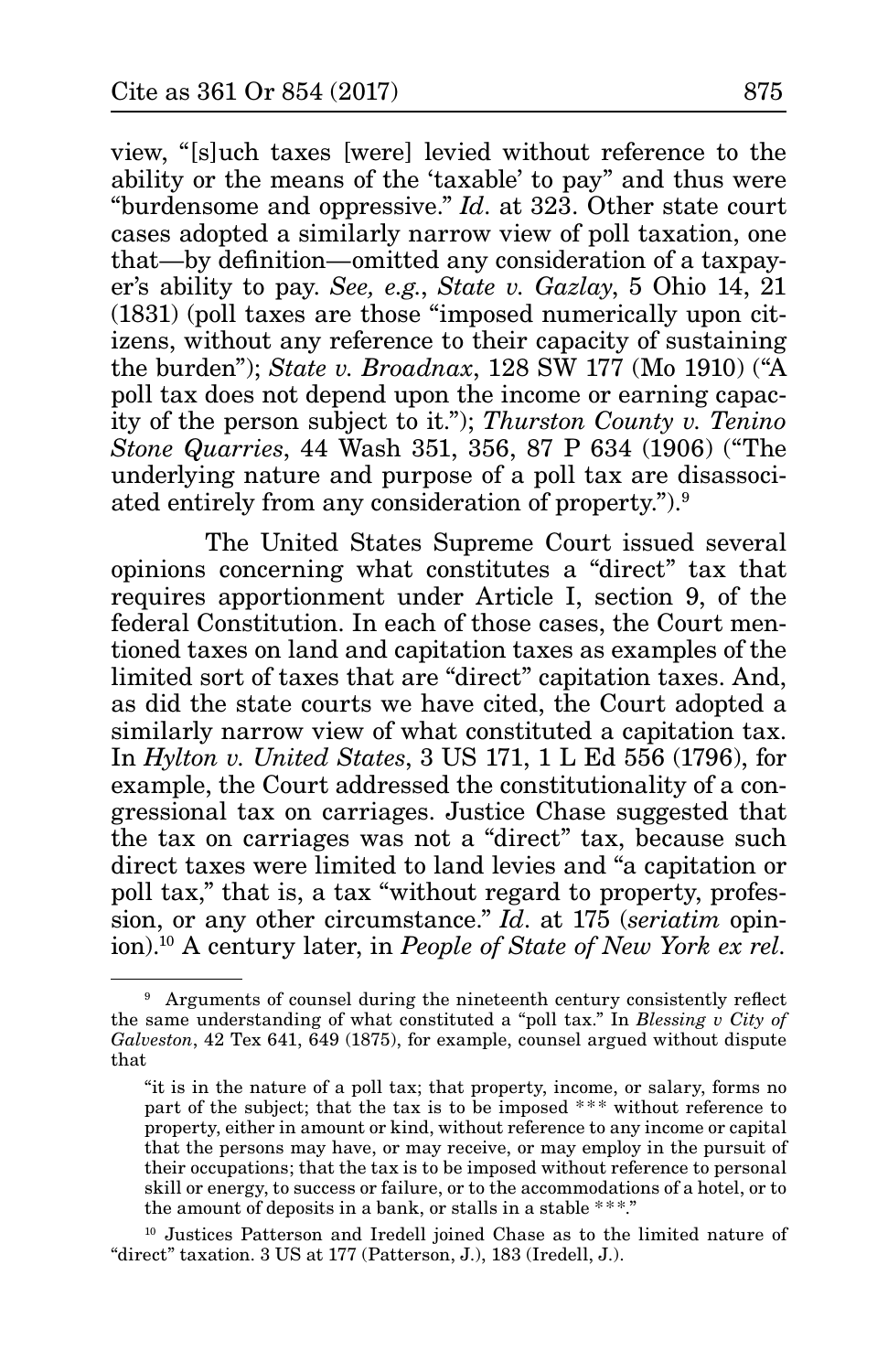*Hatch v. Reardon*, 204 US 152, 159-60, 27 S Ct 188, 190, 51 L Ed 415 (1907), the Court referred to "the poll tax of a fixed sum, irrespective of income or earning capacity."<sup>11</sup>

Interestingly, the historical accuracy of Supreme Court's remarks about the limited nature of poll taxation has been called into question by some scholars. Professor Robert Natelson, for example, contends that the Court's description of a capitation tax as in no way taking into account income, property, or other resources was "unquestionably false," given the fact that capitation taxation in the early Republic not infrequently created exemptions on those very bases. Natelson, 66 Case Western Reserve L Rev at 349. But such criticism only serves to bear out the point that such an understanding of what constituted a capitation tax was prevalent, even if historically erroneous.<sup>12</sup>

## 4. *Poll taxes in Oregon*

The very first compulsory tax levied by the Oregon provisional government included a poll tax of 50 cents for each adult male. Leslie M. Scott, *First Taxes in Oregon, 1844*, 31 Or Hist Q 1 (1930). The territorial legislature continued the tax in 1854. F.G. Young, *The Financial History of the State of Oregon*, 10 Or Hist Q 263, 282 (1909). And, following statehood, the Oregon Legislature adopted a poll tax "to defray current expenses of the state." *Id*. Firefighters were exempted from the poll tax in 1870. Members of the state militia were relieved of paying the tax shortly after that. *Id*. A road poll tax was later added that required "[e]very male

<sup>&</sup>lt;sup>11</sup> Also noteworthy—regarding a tax structured very much like the city's arts tax—is a dissenting opinion in *Pollock v. Farmers' Loan & Trust Co.*, 158 US 601, 15 S Ct 912, 39 L Ed 1108 (1895), a case in which the Court held unconstitutional a tax on interest, dividends, and rent. The tax included an exemption for families earning less than \$4,000 per year. A majority of the Court reasoned that the tax was, in effect, a tax on land and thus a direct tax that required apportionment under Article I, section 9. *Id*. at 638. Justice Brown dissented, arguing that the tax was not a tax on land. Nor, he contended, was it a capitation tax, *given the exemption based on the income of taxpayers*. *Id*. at 693-94.

<sup>&</sup>lt;sup>12</sup> Courts in other jurisdictions appear to be influenced by that understanding of what constitutes a "poll tax" down to the present. In *Tiefel v. Gilligan*, 321 NE2d 247 (Ohio Ct App 1974), for example, the court addressed the constitutionality of a uniform tax applied to all Ohio residents who received income in the state, but exempted those with an adjusted gross income of \$500 or less. The court concluded that the tax was not an unconstitutional poll tax because of the income exclusion. *Id.* at 251.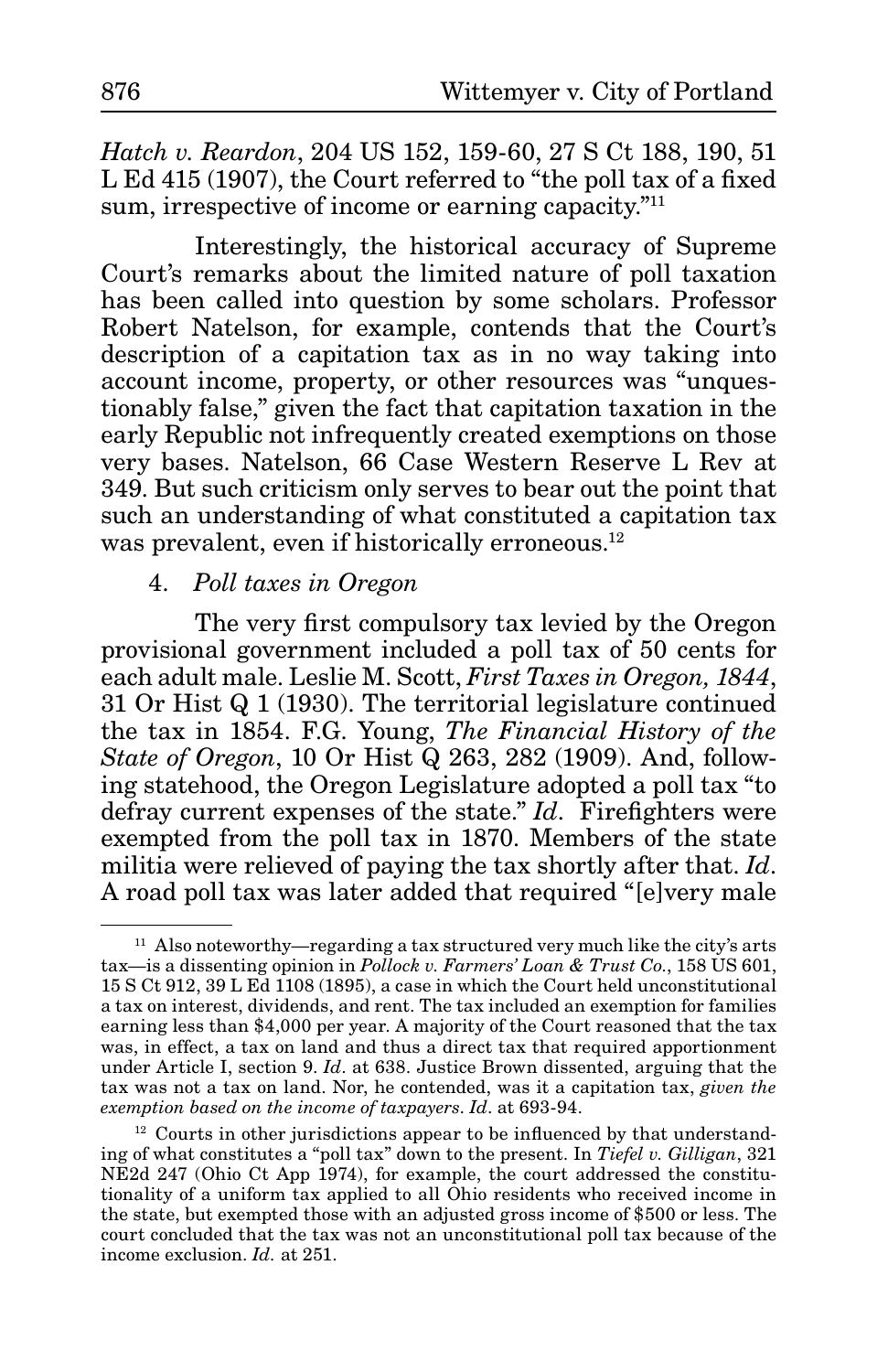inhabitant of this state over twenty-one years of age and under fifty years of age," except firefighters, to pay three dollars annually. Lord's Oregon Laws, title XLII, ch III, § 6326 (1910). Consistently with what we have described as nineteenth-century conceptions of poll taxation, none of the Oregon poll taxes included exemptions based on income, property, or other resources.

From the beginning, the poll taxes were unpopular. It is estimated that only about one-third of the taxable population paid the general poll tax during the 1862-64 biennium. Young, 10 Or Hist Q at 282. By 1905, only about one-tenth paid the tax. *Id*. at 283. As for the road poll tax, according to one Oregon newspaper account of the time, only about one in five persons paid it. *That Poll Tax Fake*, Morning Oregonian, October 30, 1911, at 6.

Objections to poll taxation appeared frequently in local newspapers of the era. The *Oregon City Enterprise*, for instance, referred to the tax as "unjust and difficult to collect." *Abolishing the Poll Tax*, Oregon City Enterprise, January 15, 1909, at 4. The *Coos Bay Times* similarly referred to the tax as "a fraud and an imposition. It should be done away with entirely as unjust." *Poll Tax A Humbug*, Coos Bay Times, January 29, 1910, at 4. The *Daily Capitol Journal* asserted that "[t]he city that would come out boldly and abolish this tax would be considered a progressive community and laboring men would go to such a city to live." *Oregon Boot Method Collecting Poll Tax*, Daily Capitol Journal, March 30, 1910, at 1.

Not surprisingly, the legislature repealed the state poll tax in 1907. Or Laws 1907, ch 228; Or Laws 1907, ch 267. That left only the road poll tax, which, as we have noted, was hardly enforced. In that light, the fact that the voters adopted a constitutional amendment prohibiting further poll taxation in 1910—when poll taxation barely existed in the state—may seem odd. The explanation lies in the fact that the poll-tax prohibition was used as something of a stalking horse for an unrelated tax measure. There was, in fact, more than a touch of scandal associated with the adoption of Article IX, section 1a.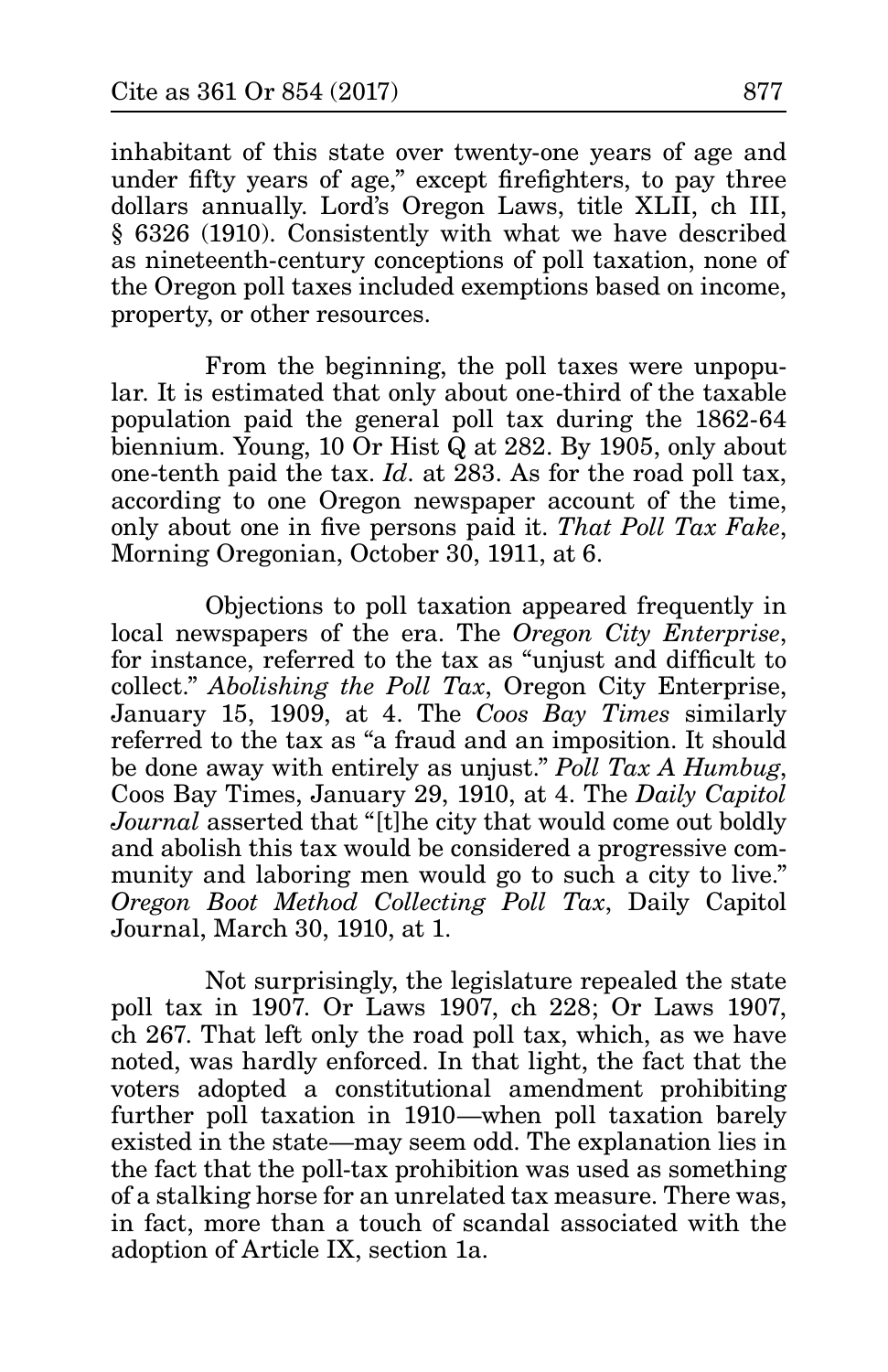Around the turn of the twentieth century, there arose a "reform" movement influenced by the views of political economist Henry George to reduce state taxation to a single tax on increases in land values.13 Among such reformers was William Simon U'Ren, who led an effort to place a "single tax" measure on the 1908 ballot. Robert C. Woodward, *W.S. U'Ren and the Single Tax in Oregon*, 61 Or Hist Q 46, 50-51 (1960). The measure failed resoundingly. *Id*. Undaunted, U'Ren came up with an alternative measure, which permitted a single tax at the county level, but which led with a seemingly unrelated prohibition against levying or collecting poll or head taxes:

"No poll or head tax shall be levied or collected in Oregon; no bill regulating taxation or exemption throughout the state shall become a law until approved by the people of the State at a regular general election; none of the restrictions of the Constitution shall apply to measures approved by the people declaring what shall be subject to taxation or exemption and how it shall be taxed or exempted whether proposed by the Legislative

Assembly or by initiative petition; but the people of the several counties are hereby empowered and authorized to regulate taxation and exemptions within their several counties, subject to any general law which may be hereafter enacted<sup>"</sup>

Official Voters' Pamphlet, General Election, Nov 8, 1910, 72. The measure actually never used the words "single tax." But it eliminated the authority of the legislature to regulate taxes in favor of county authority, which supporters believed would allow them to introduce single taxation gradually, beginning at the county level. Woodward, 61 Or Hist Q at 54.

Although the measure was drafted by the Single Tax League, it was portrayed as emanating from labor unions, which supplied the only explanatory statement to

<sup>&</sup>lt;sup>13</sup> According to George, the basic theory of single taxation was that increases in the value of land were "unearned" and so belonged to the public. Taxing the unearned increase in land values, he suggested, would encourage large landholders to break up their holdings, decreasing the concentration of wealth and encouraging the devotion of land to more productive use. *See generally* Robert D. Johnston, *The Radical Middle Class: Populist Democracy and the Question of Capitalism in Progressive Era Portland* 160-61 (2006).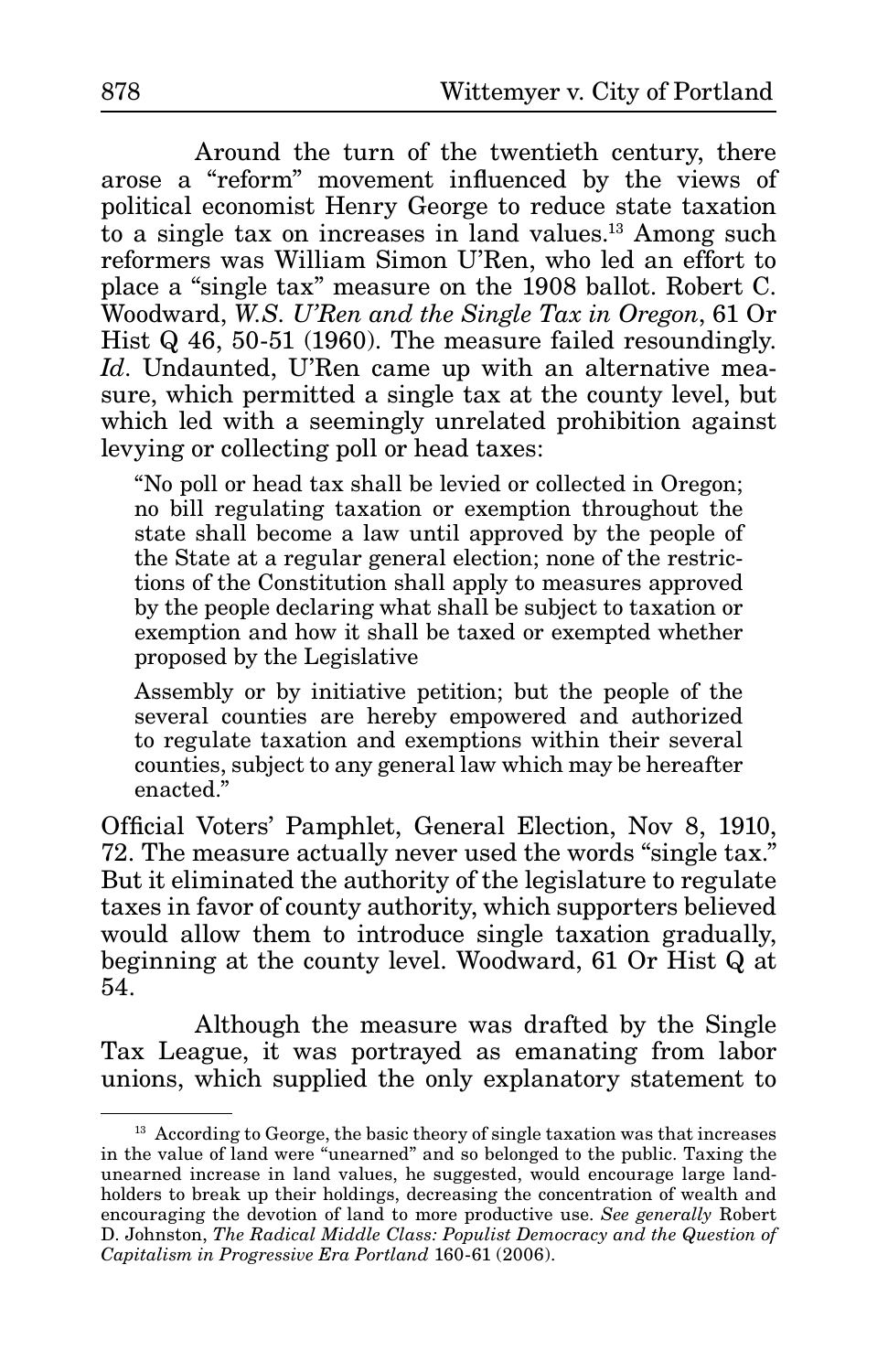appear in the 1910 Voters' Pamphlet concerning the measure. *Id.* In accordance with the strategy of the measure's proponents, the Voters' Pamphlet statement emphasized the significance of the elimination of the poll tax and did not mention a single tax:

"[This measure] will repeal the poll tax, which is the most odious and unjust of all taxes[.] \*\* \* With very rare exceptions, the only men who pay the poll tax are a few laborers and men who own real property. The tax is unjust not only because it is collected from very few of the men who are supposed to pay, but also because it bears so unequally on men in proportion to their ability to pay.

"The laborer supporting a family on \$2 a day pays exactly the same poll tax as the corporation manager with a salary of ten thousand dollars a year. If the laborer can starve his family into saving fifty cents a day, the savings of six days' labor will just pay his poll tax; the corporation manager can easily save enough to pay his poll tax from his salary for two hours' work. One man lives easily and saves enough to pay his share of the tax with two hours' work; the other lives hard and save enough on sixty hours' work to pay his share of the tax. The odds are thirty to one in favor of the rich man. Is it possible to imagine a more outrageously unjust tax than this?"

Official Voters' Pamphlet, General Election, Nov 8, 1910, 24-25.

The measure passed. But a storm of controversy followed, given that the vote had reversed the decision of the voters to reject the single tax only two years earlier. The verdict was that the voters had been duped by the inclusion of the poll-tax prohibition. *See generally* Gordon B. Dodds, *Oregon: A Bicentennial History* 170-71 (1977) ("[T]he fundamental reason that it passed was that it was stated in a duplicitous manner so that the voter had no idea for what he was voting."). As a *Morning Oregonian* editorial declared shortly after the election:

"It is not possible, of course, that the people of Oregon intended to reverse their verdict of 1908 as to the single tax. They are not for the single tax, and the single-taxers know it. No measure definitely and clearly proposing single tax would or could have the slightest chance of enactment.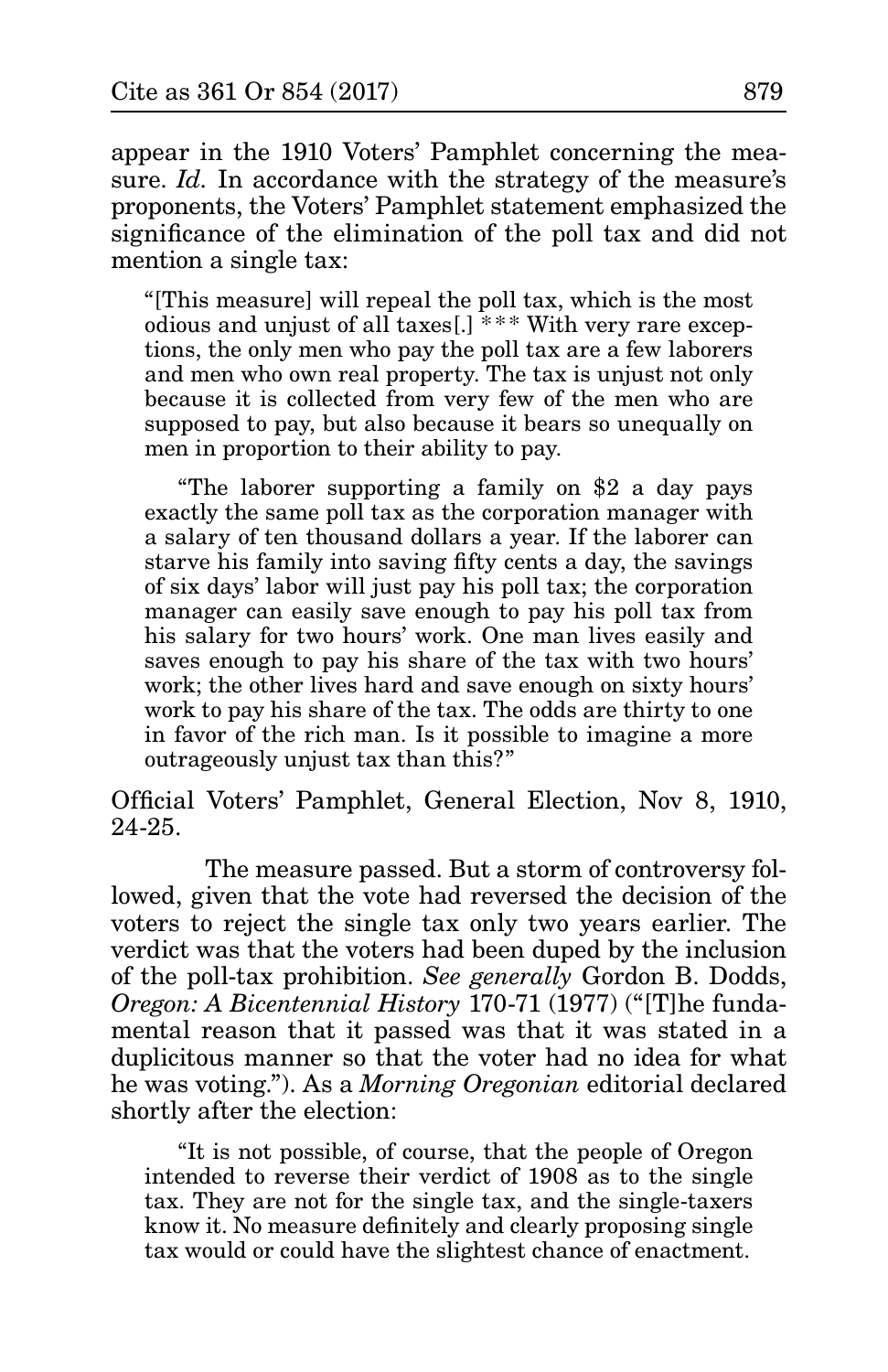"How, then could this extraordinary measure be so framed as to find favor with the electorate? By the easy and simple device of adding a catch line abolishing the poll tax. The Oregonian does not hesitate to declare that the majority of the voters of Oregon who permitted themselves to be trapped into approval of this amendment were influenced chiefly by a purpose to do away with the odious head tax. It made no difference that there is no poll tax in Oregon and has not been since 1907, when it was abolished by statute. There it was on the ballot, and the voter struck at it. He killed it forever, as he thought, the unpopular head tax and by the same stroke of the pen inadvertently opened the gates to the triumphant invasion of Oregon by the single taxers.

"\*\*\*\*\*

"\* \*\* The abolition of the head tax should stand; but the single tax must go."

## *Introducing the Single Tax,* Morning Oregonian, November 21, 1910, at  $6^{14}$

The legislature quickly approved a resolution sending to the voters a measure to repeal all of the 1910 measure except the poll-tax prohibition, with legislators railing against it as a "fraud" perpetrated by "soapbox orators" who had "hoodwinked" the people with the lure of eliminating a poll tax that no longer really existed. Woodward, 61 Or Hist Q at 55.15 And, in 1912, the voters approved the measure. 1913 Or Laws 7 (approving Senate Joint Resolution

<sup>&</sup>lt;sup>14</sup> Other newspapers around the state similarly complained that the measure had been deviously packaged as a "wedge" to make possible the adoption of a single tax. *See, e.g*., *Change is Sweeping: New Amendment Opens Way for Single Tax*, Polk County Observer, November 22, 1910, at 1 ("The bill is regarded as having been designed as an entering wedge for 'single tax' measures."); *Tax Amendment is Carried*, La Grande Evening Observer, November 22, 1910, at 2 (same); *New County Tax Law Inoperative*, East Oregonian, November 23, 1910, at 8 (same). The extent to which the voters were actually fooled by the ploy is uncertain. Some modern historians suggest that the voters were well aware of what the singletaxers were up to. *See, e.g.*, Johnston, *The Radical Middle Class* at 163 n 12.

<sup>&</sup>lt;sup>15</sup> A statement in support of the repeal—prepared by the state Board of Tax Commissioners and a Legislative Tax Committee—similarly explained that the action was necessitated by the fact that the original measure "appeared on the ballot, at the election under an attractive title, not fully expressive of its real purpose, at the same time giving prominence to an incidental feature that was something of a joker, providing for repeal of the poll tax." Official Voters Pamphlet, General Election, Nov 5, 1912, 23.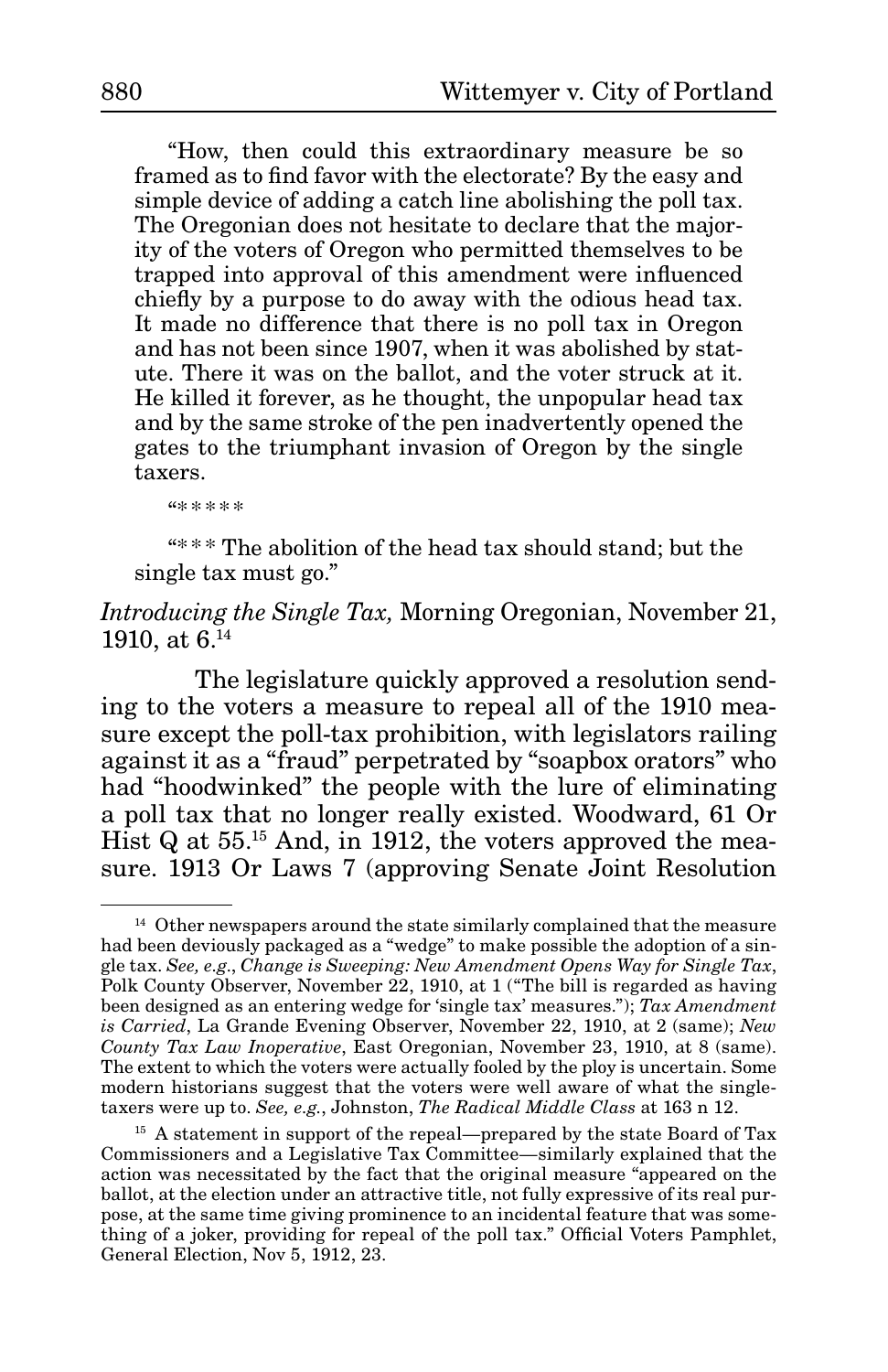No. 10 amending Article IX, section 1a, of the Oregon Constitution).

The circumstances of the adoption of the 1910 amendment certainly are unusual. But, for our purposes, the most significant point is that nothing in the adoption of Article IX, section 1a, either in general or in the statement in support of its passage, suggests that the meaning of "poll or head tax" was different from what we have described as the general understanding of the terms at that time. In fact, to the extent that the framers of what became Article IX, section 1a, used the poll or head tax prohibition as a stalking horse for the single tax initiative, they did so precisely because of the antipathy to poll taxation that was common throughout the country at that time.

## C. *Summary of Analysis*

In sum, then, Article IX, section 1a, prohibits the levying or collection of a "poll or head tax." The ordinary meaning of a "poll" or "head" tax at the time that provision was adopted was that such a tax was uniformly applied on a per capita basis and did not take into account the income, property, or other resources of a taxpayer in any way. Our analysis of the broader historical context of poll taxation shows that, although early poll taxes sometimes did take income, property, or other resources into account without losing their character as poll taxes, by the nineteenth century, the accepted meaning of the term was narrower than that. Case law and treatises from the time demonstrate that a poll tax was understood not to take income, property, or other resources into account in any way.

As we noted at the outset of our analysis, we are not necessarily limited in our interpretation of the state's constitution to the understandings or intentions of those who adopted it a century or more ago. Rather—especially with respect to older, more generally worded provisions of the constitution—we tend to focus on such contemporaneous understandings or intentions for the purpose of identifying underlying principles that may be applied to modern circumstances. *Davis*, 350 Or at 446.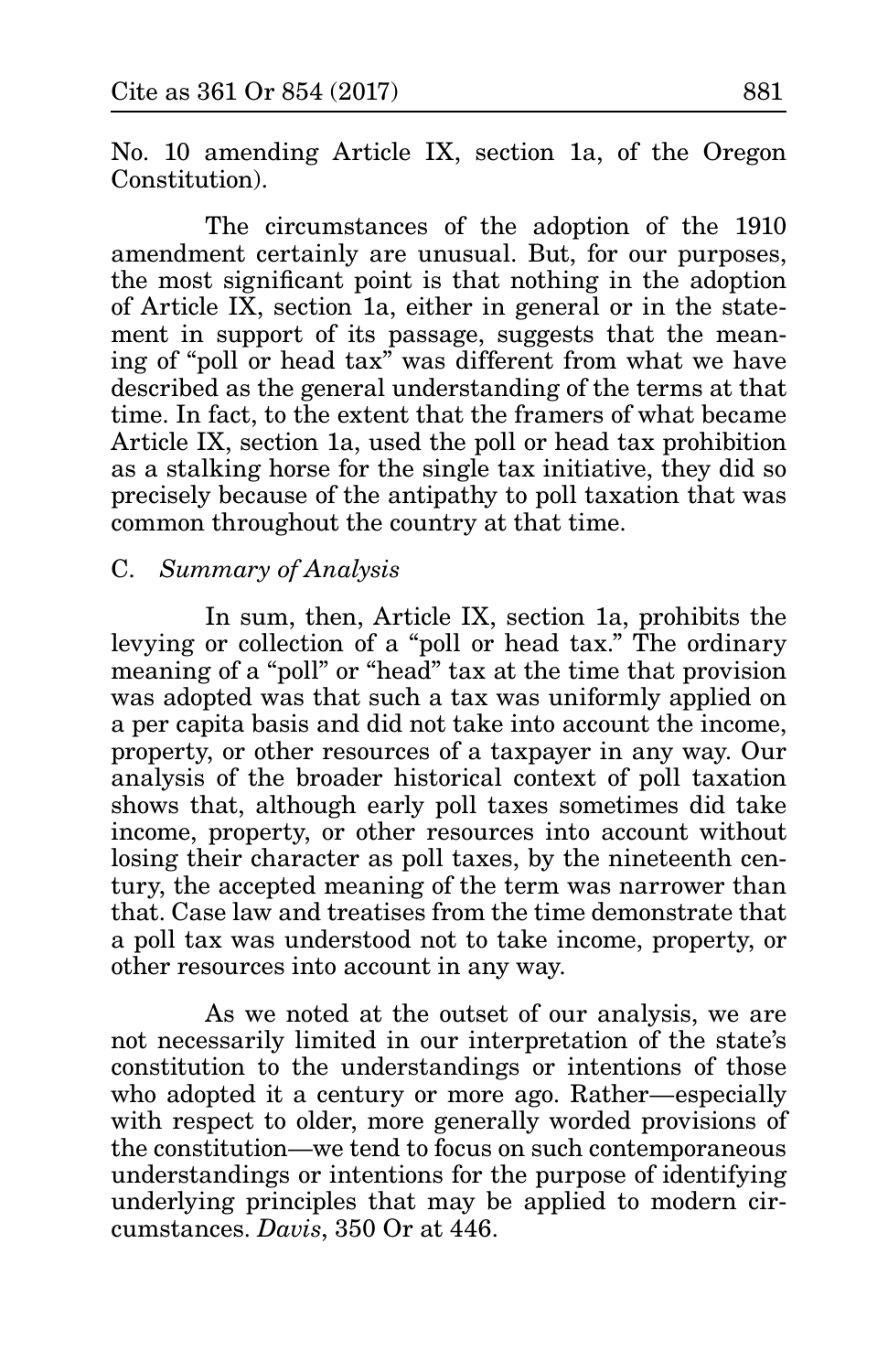In this case, our analysis of the intended meaning or understanding of the phrase "poll or head taxes," as used in Article IX, section 1a, shows that the underlying concern was that taxation should take into account the ability to pay in some fashion. Taxation that failed to account for income, property, or other resources in any way were regarded as "unjust" or "unfair." Nothing in the text of the provision or its historical context suggests that, to avoid being a "poll or head tax," a particular method of taking into account the ability to pay was required, however.

Plaintiff and *amici* argue that such a reading of Article IX, section 1a, misses the significance of the statement in support of the measure that appeared in the voters' pamphlet. They argue that the statement makes clear that the problem with poll taxation is that it is not "graduated" or "proportional" to taxpayers' ability to pay.

The argument is unavailing for at least two reasons. First, we are generally reluctant to read too much into a statement in the voters' pamphlet, because of its political nature. *See Sagdal*, 356 Or at 648 ("[W]e use the arguments in the voters' pamphlet with caution due to their political nature \*\* \*."); *see also [Deras v. Myers](http://www.publications.ojd.state.or.us/docs/S45581.htm)*, 327 Or 472, 482 n 2, 962 P2d 692 (1998) (Durham, J., dissenting) ("[P]aid written arguments for and against a measure in the voters' pamphlet" may be partisan in nature "and, if so, will shed little or no light on the voters' intention."). Such reluctance seems especially appropriate when, as in this case, the statement was prepared as part of an act of electoral subterfuge.

Second, and in any event, the statement nowhere asserted that taxation must be proportional. Rather, it recited standard arguments in opposition to poll taxation, namely, that poll taxation "bears so unequally" on taxpayers in relation to their ability to pay. Taking into account ability to pay does not necessarily require strictly proportional taxation. Indeed, strictly proportional taxation, by definition, requires application of the same percentage rate regardless of income, which necessarily would preclude any sort of progressive taxation that varies the percentage rate of taxation with ability to pay. Nothing in the text or history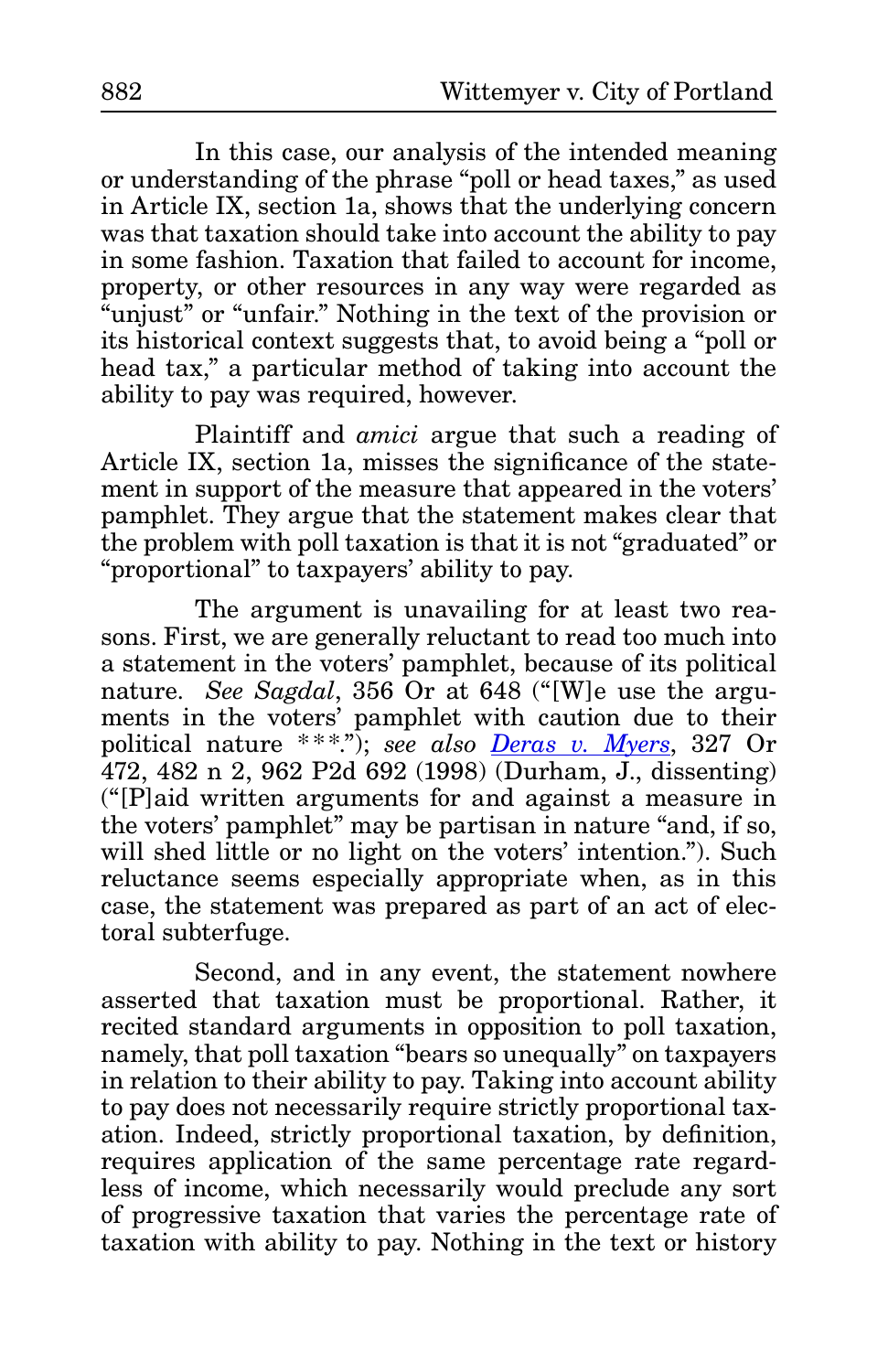of Article IX, section 1a, remotely suggests that its framers or the people who voted for it intended that result. And, in fact, at oral argument, plaintiff and *amici* conceded that Article IX, section 1a, does not require proportional taxation.

### D. *Application*

Based on the foregoing analysis, we conclude that a "poll or head tax" within the meaning of Article IX, section 1a, is one that applies uniformly on a per capita basis, but does not take income, property, or resources into account in any way. In this case, the city's arts tax takes income and household resources into account in at least three ways.

First, the arts tax does not apply to individuals earning income of less than \$1,000 per year.

Second, certain types of income do not count in determining an individual's income for the purpose of in defining who is and who is not subject to the tax. For example, Social Security benefits, federal pension benefits, and state Public Employee Retirement System benefits are not counted.

Third, the tax does not apply if an individual resides in a household with resources lower than federal poverty guidelines. Those federal poverty guidelines, in turn, are graduated according to the size of the household. As a result, the household income threshold below which the arts tax will not be owed increases with the size of the household.

Plaintiff insists that, notwithstanding the incomebased exclusions, the city's arts tax does not really take income, property, or other resources into account in setting the tax. In plaintiff's view, to avoid being classified as a poll or head tax, a tax must take income into account in assessing the amount of the tax itself, not just in defining exclusions from the tax. According to plaintiff, an exclusion provides for a tax of zero dollars, which is not an amount of tax at all; it simply does not count in determining whether the arts tax is a prohibited "poll or head tax." Plaintiff agrees that, if the city had adopted a two-tiered tax that required persons below a set income to pay one penny and all others \$35, such a tax would not be a prohibited "poll or head